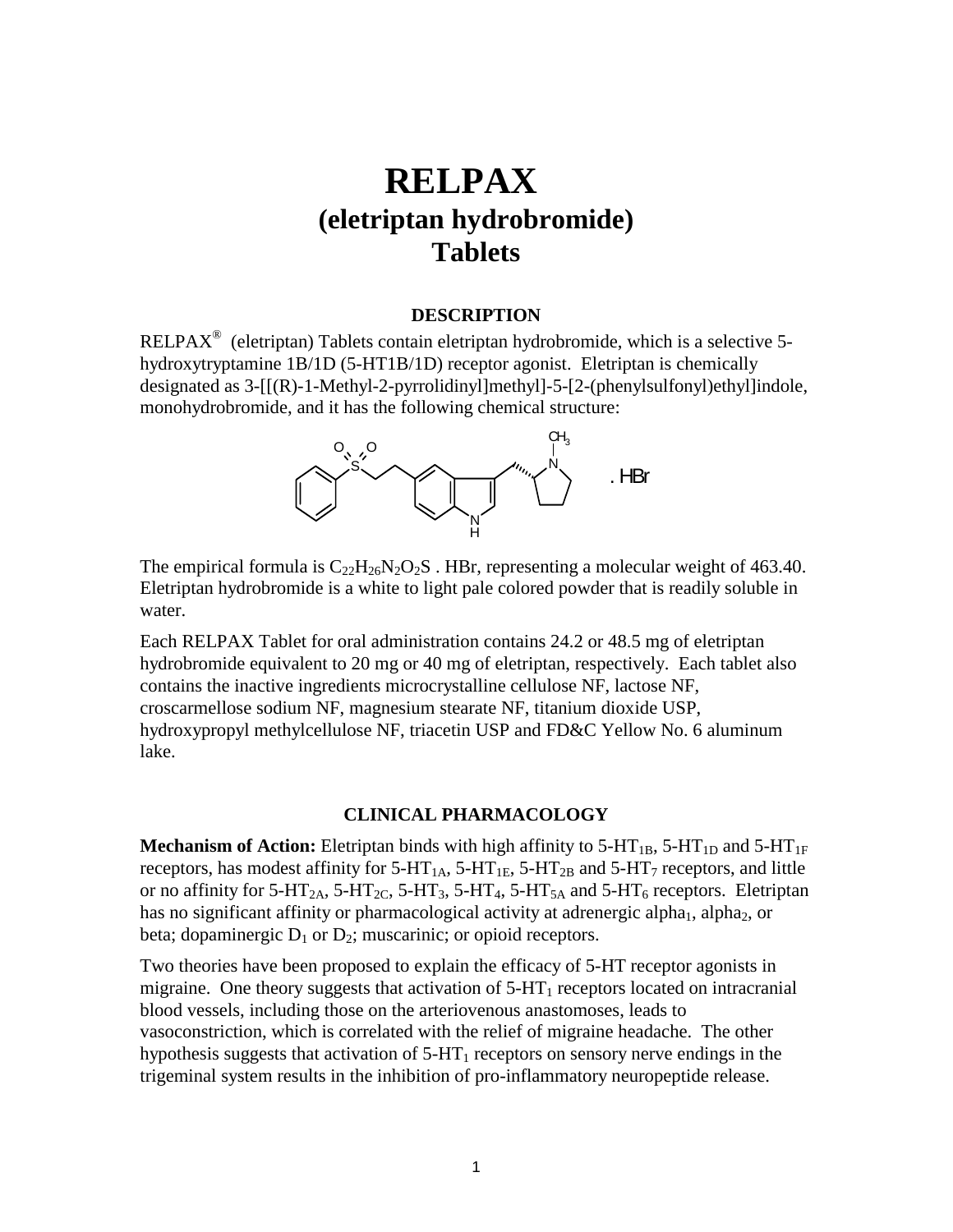In the anesthetized dog, eletriptan has been shown to reduce carotid arterial blood flow, with only a small increase in arterial blood pressure at high doses. While the effect on blood flow was selective for the carotid arterial bed, decreases in coronary artery diameter were observed. Eletriptan has also been shown to inhibit trigeminal nerve activity in the rat.

#### **Pharmacokinetics:**

*Absorption:* Eletriptan is well absorbed after oral administration with peak plasma levels occurring approximately 1.5 hours after dosing to healthy subjects. In patients with moderate to severe migraine the median  $T_{\text{max}}$  is 2.0 hours. The mean absolute bioavailability of eletriptan is approximately 50%. The oral pharmacokinetics are slightly more than dose proportional over the clinical dose range. The AUC and  $C_{\text{max}}$  of eletriptan are increased by approximately 20 to 30% following oral administration with a high fat meal.

**Distribution:** The volume of distribution of eletriptan following IV administration is 138L. Plasma protein binding is moderate and approximately 85%.

*Metabolism:* The N-demethylated metabolite of eletriptan is the only known active metabolite. This metabolite causes vasoconstriction similar to eletriptan in animal models. Though the half-life of the metabolite is estimated to be about 13 hours, the plasma concentration of the N-demethylated metabolite is 10-20% of parent drug and is unlikely to contribute significantly to the overall effect of the parent compound.

*In vitro* studies indicate that eletriptan is primarily metabolized by cytochrome P-450 enzyme CYP3A4 (see WARNINGS, DOSAGE AND ADMINISTRATION and CLINICAL PHARMACOLOGY: Drug Interactions).

*Elimination:* The terminal elimination half-life of eletriptan is approximately 4 hours. Mean renal clearance  $CL_R$ ) following oral administration is approximately 3.9 L/h. Nonrenal clearance accounts for about 90% of the total clearance.

#### **Special Populations:**

Age: The pharmacokinetics of eletriptan are generally unaffected by age.

Eletriptan has been given to only 50 patients over the age of 65. Blood pressure was increased to a greater extent in elderly subjects than in young subjects. The pharmacokinetic disposition of eletriptan in the elderly is similar to that seen in younger adults (see PRECAUTIONS).

There is a statistically significant increased half-life (from about 4.4 hours to 5.7 hours) between elderly (65 to 93 years of age) and younger adult subjects (18 to 45 years of age) (see PRECAUTIONS).

*Gender:* The pharmacokinetics of eletriptan are unaffected by gender.

*Race:* A comparison of pharmacokinetic studies run in western countries with those run in Japan have indicated an approximate 35% reduction in the exposure of eletriptan in Japanese male volunteers compared to western males. Population pharmacokinetic analysis of two clinical studies indicates no evidence of pharmacokinetic differences between Caucasians and non Caucasian patients**.**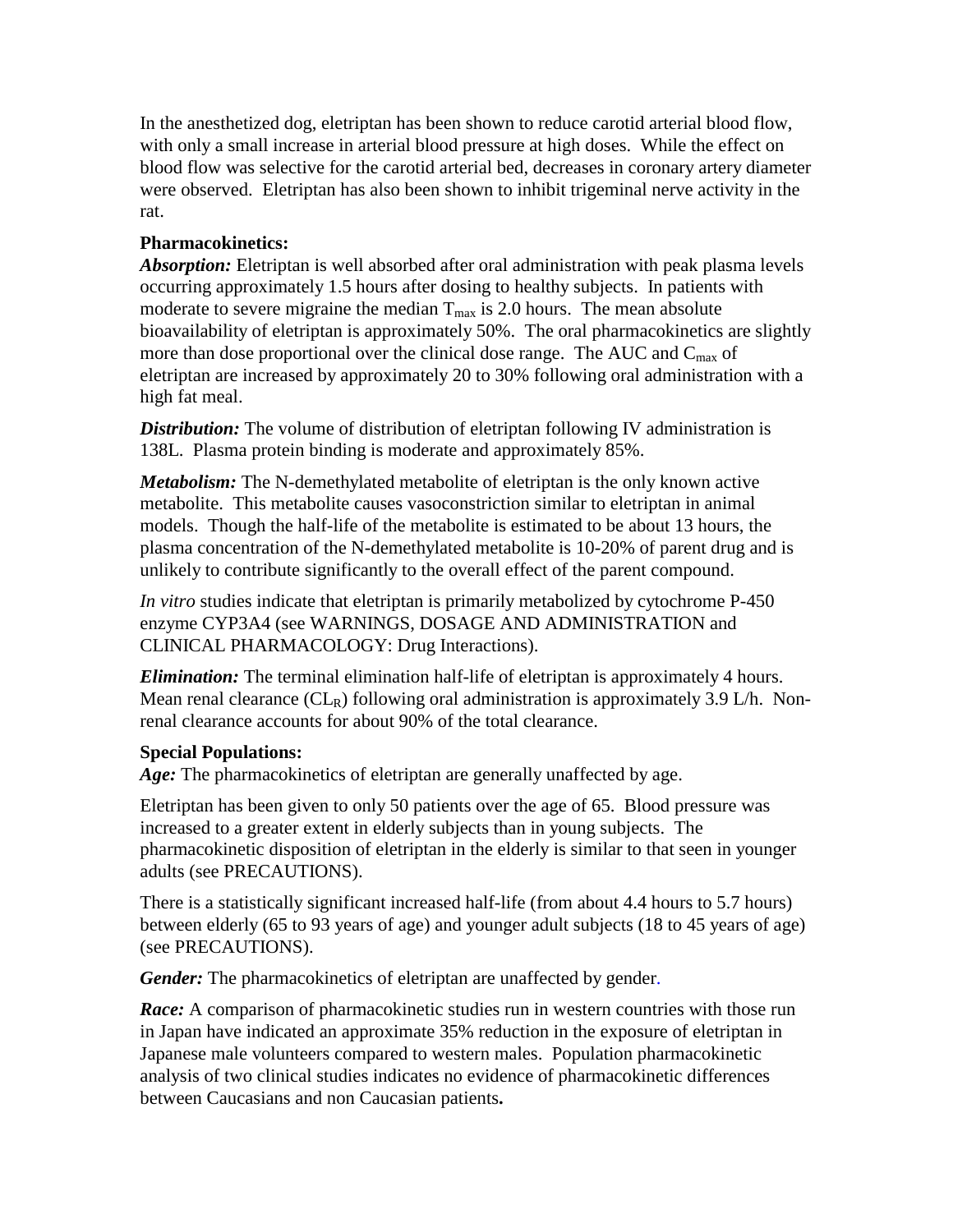*Menstrual Cycle:* In a study of 16 healthy females, the pharmacokinetics of eletriptan remained consistent throughout the phases of the menstrual cycle.

*Renal Impairment:* There was no significant change in clearance observed in subjects with mild, moderate or severe renal impairment, though blood pressure elevations were observed in this population (see WARNINGS).

*Hepatic Impairment***:** The effects of severe hepatic impairment on eletriptan metabolism have not been evaluated. Subjects with mild or moderate hepatic impairment demonstrated an increase in both AUC (34%) and half-life. The  $C_{\text{max}}$  was increased by 18% (see PRECAUTIONS and DOSAGE AND ADMINISTRATION).

#### **Drug Interactions:**

*CYP3A4 inhibitors: In vitro* studies have shown that eletriptan is metabolized by the CYP3A4 enzyme. A clinical study demonstrated about a 3-fold increase in  $C_{\text{max}}$  and about a 6-fold increase in the AUC of eletriptan when combined with ketoconazole. The half-life increased from 5 hours to 8 hours and the  $T_{\text{max}}$  increased from 2.8 hours to 5.4 hours. Another clinical study demonstrated about a 2-fold increase in  $C_{\text{max}}$  and about a 4fold increase in AUC when erythromycin was co-administered with eletriptan. It has also been shown that co-administration of verapamil and eletriptan yields about a 2-fold increase in  $C_{\text{max}}$  and about a 3-fold increase in AUC of eletriptan, and that coadministration of fluconazole and eletriptan yields about a 1.4-fold increase in  $C_{\text{max}}$  and about a 2-fold increase in AUC of eletriptan.

Eletriptan should not be used within at least 72 hours of treatment with the following potent CYP3A4 inhibitors: ketoconazole, itraconazole, nefazodone, troleandomycin, clarithromycin, ritonavir and nelfinavir. Eletriptan should not be used within 72 hours with drugs that have demonstrated potent CYP3A4 inhibition and have this potent effect described in the CONTRAINDICATIONS, WARNINGS or PRECAUTIONS sections of their labeling (see WARNINGS and DOSAGE AND ADMINISTRATION).

*Propranolol:* The C<sub>max</sub> and AUC of eletriptan were increased by 10 and 33% respectively in the presence of propranolol. No interactive increases in blood pressure were observed. No dosage adjustment appears to be needed for patients taking propranolol (see PRECAUTIONS).

*The effect of eletriptan on other drugs:* The effect of eletriptan on enzymes other than cytochrome P-450 has not been investigated. *In vitro* human liver microsome studies suggest that eletriptan has little potential to inhibit CYP1A2, 2C9, 2E1 and 3A4 at concentrations up to 100µM. While eletriptan has an effect on CYP2D6 at high concentration, this effect should not interfere with metabolism of other drugs when eletriptan is used at recommended doses. There is no *in vitro* or *in vivo* evidence that clinical doses of eletriptan will induce drug metabolizing enzymes. Therefore, eletriptan is unlikely to cause clinically important drug interactions mediated by these enzymes.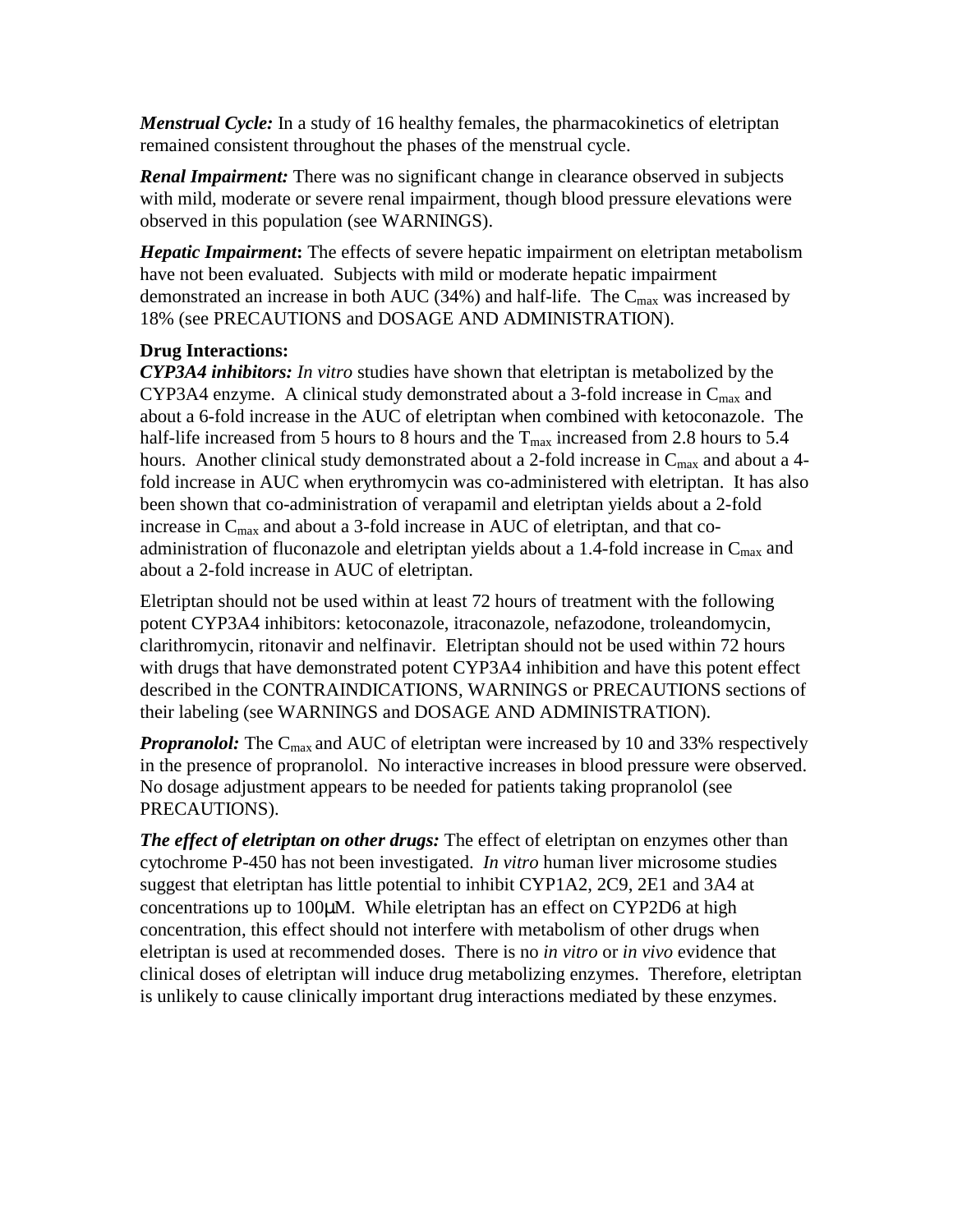#### **CLINICAL STUDIES**

The efficacy of RELPAX in the acute treatment of migraines was evaluated in eight randomized, double-blind placebo-controlled studies. All eight studies used 40 mg. Seven studies evaluated an 80 mg dose and two studies included a 20 mg dose.

In all eight studies, randomized patients treated their headaches as outpatients. Seven studies enrolled adults and one study enrolled adolescents (age 11 to 17). Patients treated in the seven adult studies were predominantly female (85%) and Caucasian (94%) with a mean age of 40 years (range 18 to 78). In all studies, patients were instructed to treat a moderate to severe headache. Headache response, defined as a reduction in headache severity from moderate or severe pain to mild or no pain, was assessed up to 2 hours after dosing. Associated symptoms such as nausea, vomiting, photophobia and phonophobia were also assessed.

Maintenance of response was assessed for up to 24 hours post dose. In the adult studies, a second dose of RELPAX Tablets or other medication was allowed 2 to 24 hours after the initial treatment for both persistent and recurrent headaches. The incidence and time to use of these additional treatments were also recorded.

In the seven adult studies, the percentage of patients achieving headache response 2 hours after treatment was significantly greater among patients receiving RELPAX Tablets at all doses compared to those who received placebo. The two hour response rates from these controlled clinical studies are summarized in Table 1.

#### **2 Hours Following Treatment Placebo RELPAX 20 mg RELPAX 40 mg RELPAX 80 mg**  Study 1  $23.8\%$  $(n=126)$ 54.3%\*  $(n=129)$ 65.0%\*  $(n=117)$ 77.1%\*  $(n=118)$ Study 2  $19.0\%$  $(n=232)$ NA 61.6%\*  $(n=430)$ 64.6%\*  $(n=446)$ Study 3  $\Big| 21.7\%$  $(n=276)$ 47.3%\*  $(n=273)$ 61.9%\*  $(n=281)$ 58.6%\*  $(n=290)$ Study 4  $39.5\%$  $(n=86)$ NA 62.3%\*  $(n=175)$ 70.0%\*  $(n=170)$ Study 5  $\vert$  20.6%  $(n=102)$ NA 53.9%\*  $(n=206)$ 67.9%\*  $(n=209)$ Study 6  $31.3\%$  $(n=80)$ NA 63.9%\*  $(n=169)$ 66.9%\*  $(n=160)$ Study 7  $29.5\%$  $(n=122)$  $NA$  57.5%\*  $(n=492)$ NA

#### **Table 1: Percentage of Patients with Headache Response (Mild or No Headache)**

 $*$  p value  $< 0.05$  vs placebo

NA - Not Applicable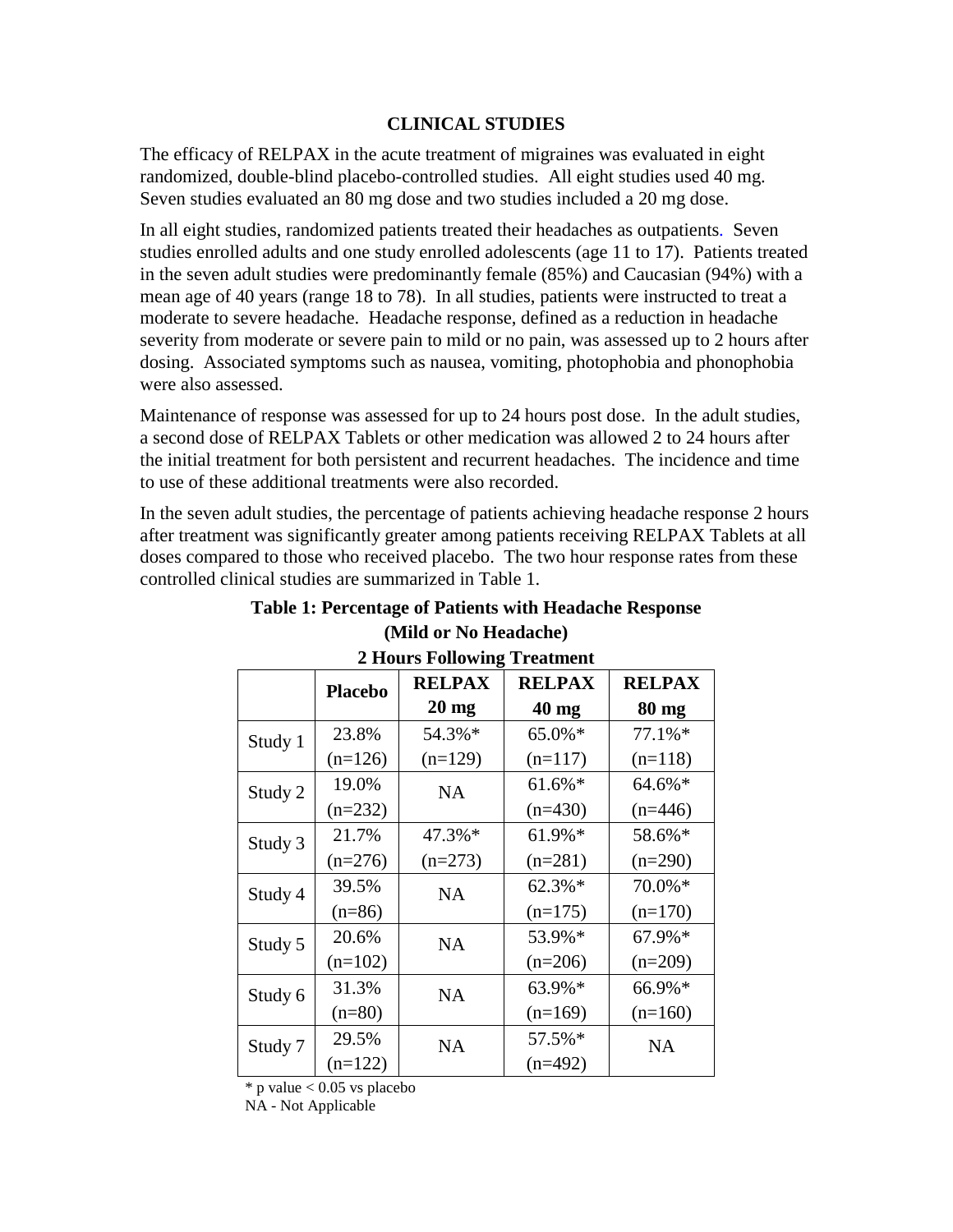**Comparisons of the performance of different drugs based upon results obtained in different clinical trials are never reliable. Because studies are generally conducted at different times, with different samples of patients, by different investigators, employing different criteria and/or different interpretations of the same criteria, under different conditions (dose, dosing regimen, etc.), quantitative estimates of treatment response and the timing of response may be expected to vary considerably from study to study.** 

The estimated probability of achieving an initial headache response within 2 hours following treatment is depicted in Figure 1.



Figure 1: Estimated Probability of Initial Headache Response Within 2 Hours\*

\*Figure 1 shows the Kaplan-Meier plot of probability over time of obtaining headache response (no or mild pain) following treatment with eletriptan. The plot is based on 7 placebo-controlled, outpatient trials in adults providing evidence of efficacy (Studies 1 through 7). Patients not achieving headache response or taking additional treatment prior to 2 hours were censored at 2 hours.

For patients with migraine-associated photophobia, phonophobia, and nausea at baseline, there was a decreased incidence of these symptoms following administration of RELPAX as compared to placebo.

Two to 24 hours following the initial dose of study treatment, patients were allowed to use additional treatment for pain relief in the form of a second dose of study treatment or other medication. The estimated probability of taking a second dose or other medications for migraine over the 24 hours following the initial dose of study treatment is summarized in Figure 2.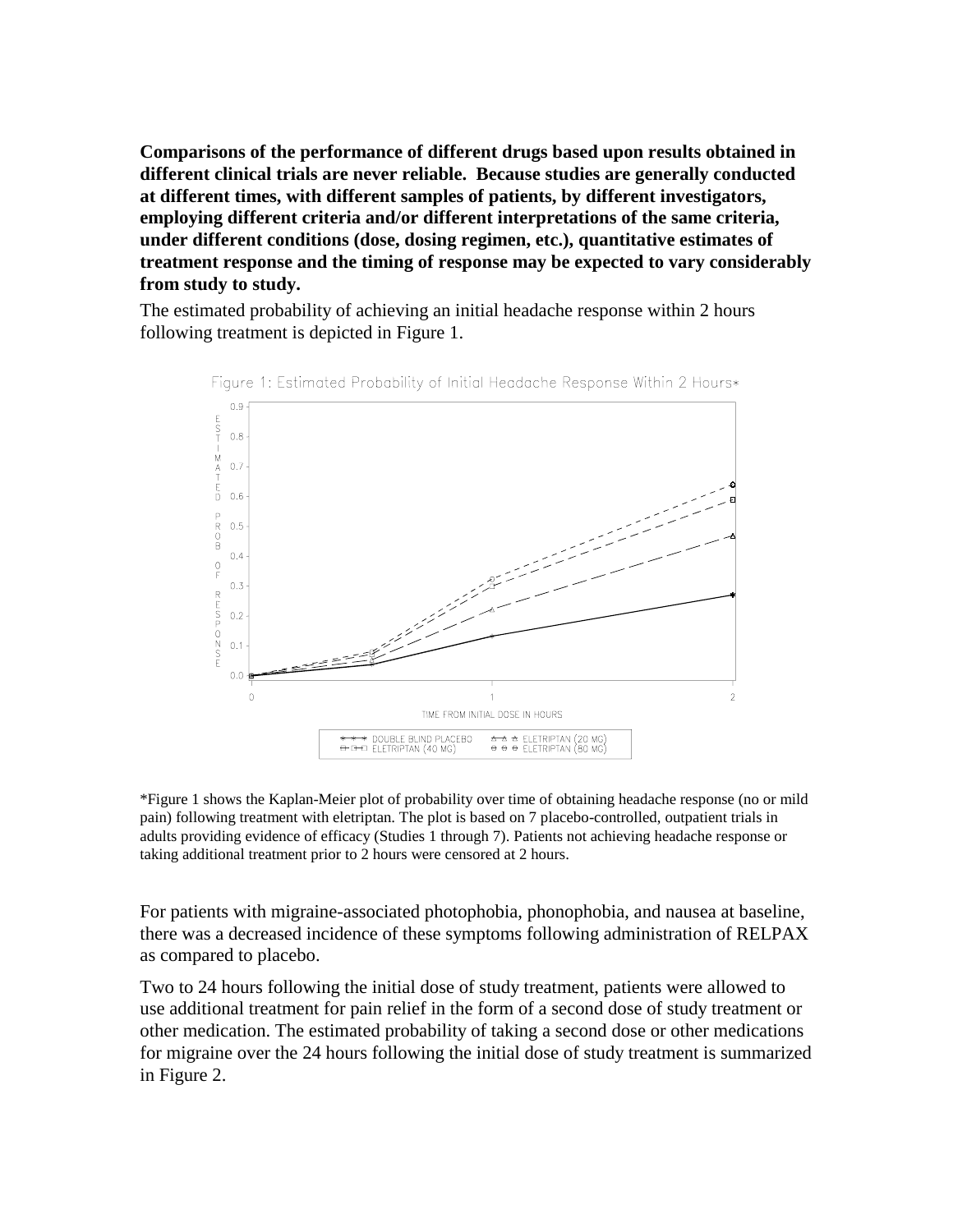

Figure 2: Estimated Probability of Taking a Second Dose/Other Medication Over the 24 Hours Following the First Dose\*

\*This Kaplan-Meier plot is based on data obtained in 7 placebo-controlled trials in adults (Studies 1 through 7). Patients were instructed to take a second dose of study medication as follows: a) in the event of no response at 2 hours (studies 2 and 4-7) or at 4 hours (study 3); b) in the event of headache recurrence within 24 hours (studies 2-7). Patients not using additional treatments were censored at 24 hours. The plot includes both patients who had headache response at 2 hours and those who had no response to the initial dose. It should be noted that the protocols did not allow remedication within 2 hours post dose.

The efficacy of RELPAX was unaffected by the duration of attack; gender or age of the patient; relationship to menses; or concomitant use of estrogen replacement therapy/oral contraceptives or frequently used migraine prophylactic drugs.

In a single study in adolescents  $(n=274)$ , there were no statistically significant differences between treatment groups. The headache response rate at 2 hours was 57% for both RELPAX 40 mg Tablets and placebo.

#### **INDICATIONS AND USAGE**

RELPAX is indicated for the acute treatment of migraine with or without aura in adults.

RELPAX is not intended for the prophylactic therapy of migraine or for use in the management of hemiplegic or basilar migraine (see CONTRAINDICATIONS). Safety and effectiveness of RELPAX Tablets have not been established for cluster headache, which is present in an older, predominantly male population.

#### **CONTRAINDICATIONS**

**RELPAX Tablets should not be given to patients with ischemic heart disease (e.g.,**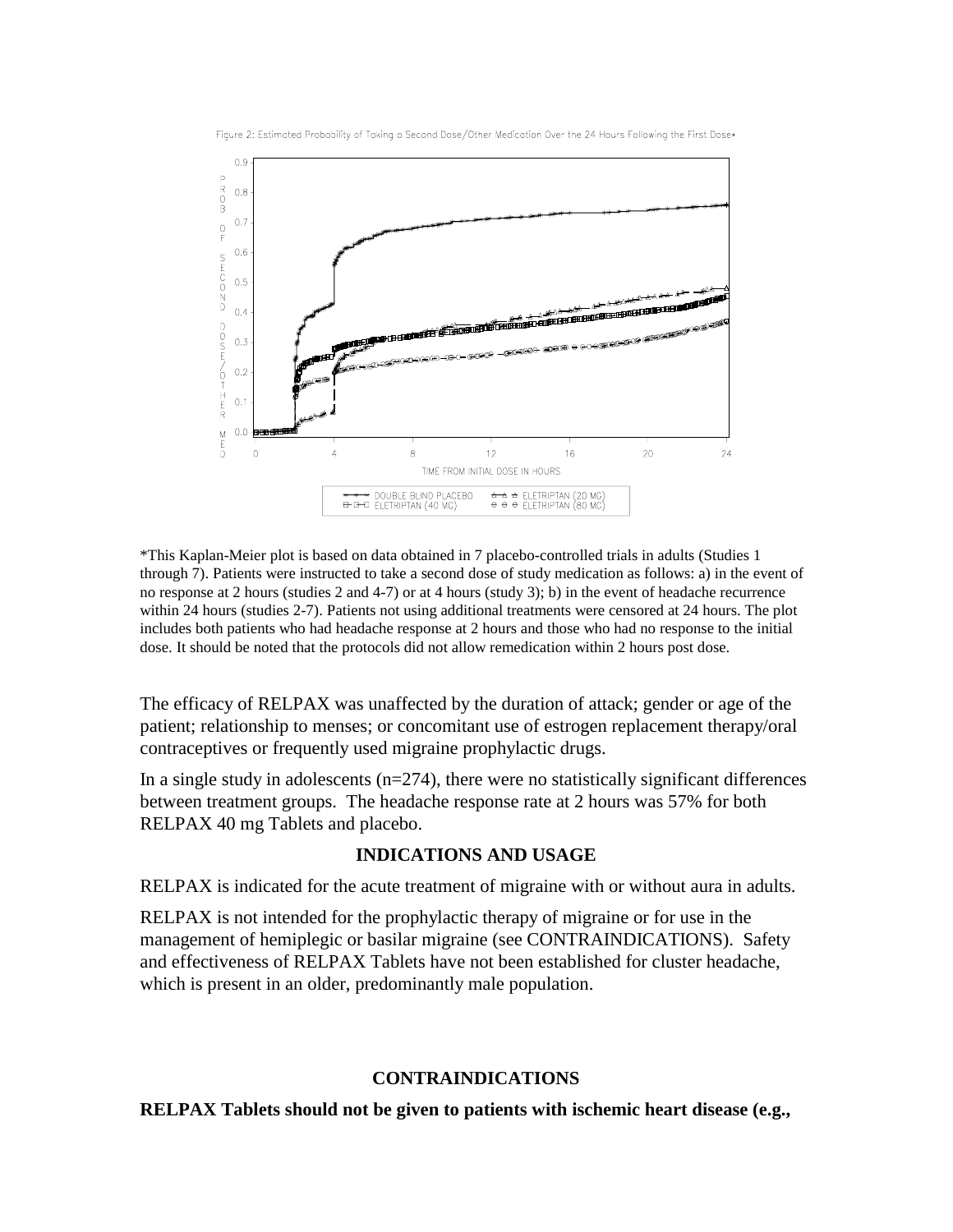**angina pectoris, history of myocardial infarction, or documented silent ischemia) or to patients who have symptoms, or findings consistent with ischemic heart disease, coronary artery vasospasm, including Prinzmetal's variant angina, or other significant underlying cardiovascular disease (see WARNINGS).** 

**RELPAX Tablets should not be given to patients with cerebrovascular syndromes including (but not limited to) strokes of any type as well as transient ischemic attacks (see WARNINGS).** 

**RELPAX Tablets should not be given to patients with peripheral vascular disease including (but not limited to) ischemic bowel disease (see WARNINGS).** 

**Because RELPAX Tablets may increase blood pressure, it should not be given to patients with uncontrolled hypertension (see WARNINGS).** 

**RELPAX Tablets should not be administered to patients with hemiplegic or basilar migraine.** 

**RELPAX Tablets should not be used within 24 hours of treatment with another 5- HT1 agonist, an ergotamine-containing or ergot-type medication such as dihydroergotamine (DHE) or methysergide.** 

**RELPAX Tablets should not be used in patients with known hypersensitivity to eletriptan or any of its inactive ingredients.** 

**RELPAX Tablets should not be given to patients with severe hepatic impairment.** 

#### **WARNINGS**

**RELPAX Tablets should only be used where a clear diagnosis of migraine has been established.** 

**CYP3A4 Inhibitors:** 

**Eletriptan should not be used within at least 72 hours of treatment with the following potent CYP3A4 inhibitors: ketoconazole, itraconazole, nefazodone, troleandomycin, clarithromycin, ritonavir, and nelfinavir. Eletriptan should not be used within 72 hours with drugs that have demonstrated potent CYP3A4 inhibition and have this potent effect described in the CONTRAINDICATIONS, WARNINGS or PRECAUTIONS sections of their labeling (see CLINICAL PHARMACOLOGY: Drug Interactions and DOSAGE AND ADMINISTRATION).** 

**In a coronary angiographic study of rapidly infused intravenous eletriptan to concentrations exceeding those achieved with 80 mg oral eletriptan in the presence of potent CYP3A4 inhibitors, a small dose-related decrease in coronary artery diameter similar to that seen with a 6 mg subcutaneous dose of sumatriptan was observed.** 

**Risk of Myocardial Ischemia and/or Infarction and Other Cardiac Events: Because**  of the potential of 5-HT<sub>1</sub> agonists to cause coronary vasospasm, eletriptan should **not be given to patients with documented ischemic or vasospastic coronary artery disease (CAD) (see CONTRAINDICATIONS). It is strongly recommended that**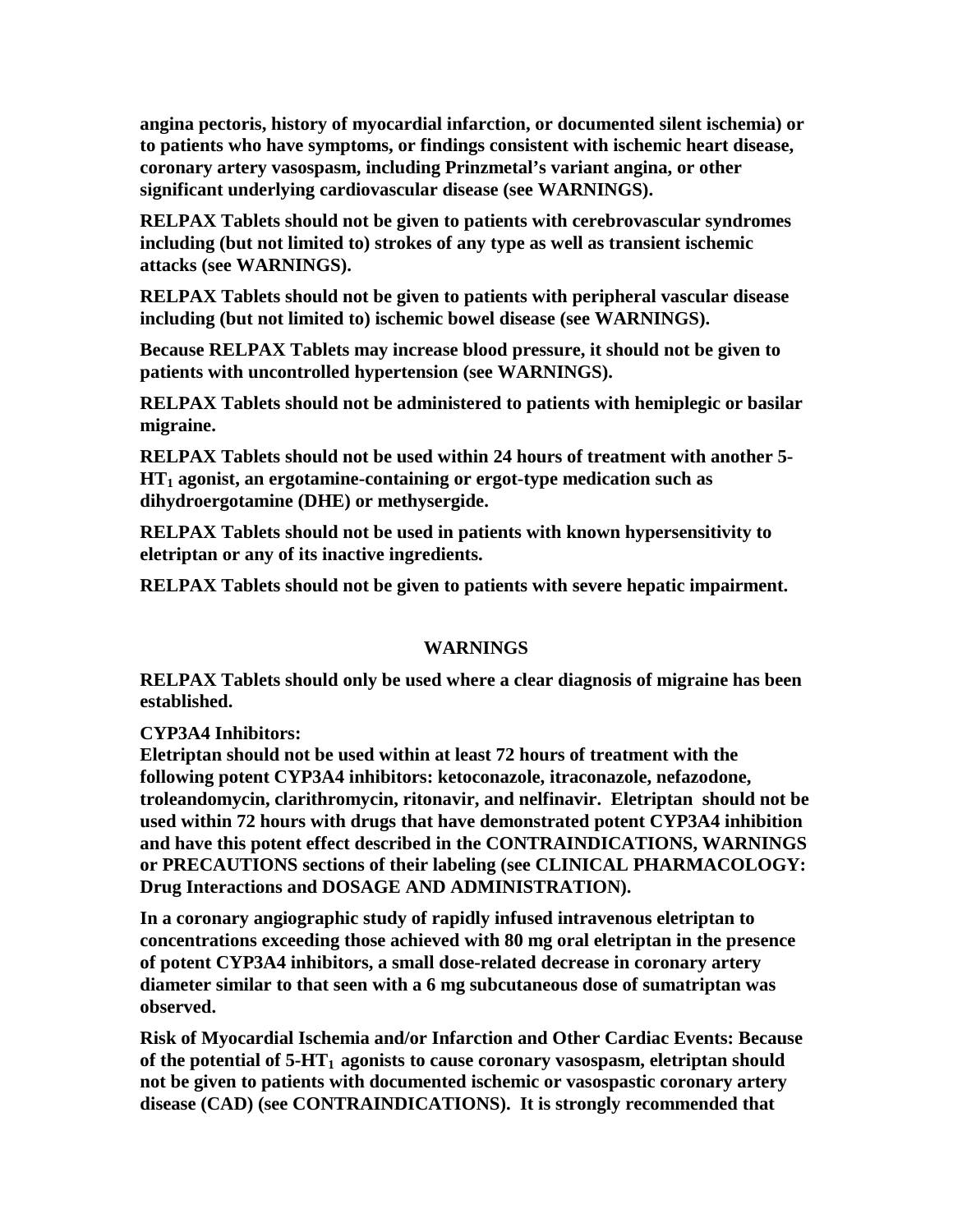**eletriptan not be given to patients in whom unrecognized CAD is predicted by the presence of risk factors (e.g., hypertension, hypercholesterolemia, smoker, obesity, diabetes, strong family history of CAD, female with surgical or physiological menopause, or male over 40 years of age) unless a cardiovascular evaluation provides satisfactory clinical evidence that the patient is reasonably free of coronary artery and ischemic myocardial disease or other significant underlying cardiovascular disease. The sensitivity of cardiac diagnostic procedures to detect cardiovascular disease or predisposition to coronary artery vasospasm is modest, at best. If, during the cardiovascular evaluation, the patient's medical history, electrocardiographic, or other investigations reveal findings indicative of, or consistent with coronary artery vasospasm or myocardial ischemia, eletriptan should not be administered (see CONTRAINDICATIONS).**

**For patients with risk factors predictive of CAD, who are determined to have a satisfactory cardiovascular evaluation, it is strongly recommended that administration of the first dose of eletriptan take place in the setting of a physician's office or similar medically staffed and equipped facility unless the patient has previously received eletriptan. Because cardiac ischemia can occur in the absence of clinical symptoms, consideration should be given to obtaining on the first occasion of use an electrocardiogram (ECG) during the interval immediately following administration of RELPAX Tablets, in these patients with risk factors.**

**It is recommended that patients who are intermittent long-term users of 5-HT1 agonists including RELPAX Tablets, and who have or acquire risk factors predictive of CAD, as described above, undergo periodic cardiovascular evaluation as they continue to use RELPAX Tablets.**

**The systematic approach described above is intended to reduce the likelihood that patients with unrecognized cardiovascular disease will be inadvertently exposed to eletriptan.** 

**Cardiac Events and Fatalities Associated With 5-HT<sub>1</sub> Agonists: Serious adverse** cardiac events, including acute myocardial infarction, life-threatening disturbances of cardiac rhythm, and death have been reported within a few hours following the administration of other  $5-HT_1$  agonists. Considering the extent of use of  $5-HT_1$  agonists in patients with migraine, the incidence of these events is extremely low.

Premarketing experience with eletriptan among the 7,143 unique individuals who received eletriptan during pre-marketing clinical trials: In a clinical pharmacology study, in subjects undergoing diagnostic coronary angiography, a subject with a history of angina, hypertension and hypercholesterolemia, receiving intravenous eletriptan (Cmax of 127 ng/mL equivalent to 60 mg oral eletriptan), reported chest tightness and experienced angiographically documented coronary vasospasm with no ECG changes of ischemia. There was also one report of atrial fibrillation in a patient with a past history of atrial fibrillation.

Postmarketing experience with eletriptan: There was one report of myocardial infarction and death in a patient with cardiovascular risk factors (hypertension, hyperlipidemia, strong family history of CAD) in association with inappropriate concomitant use of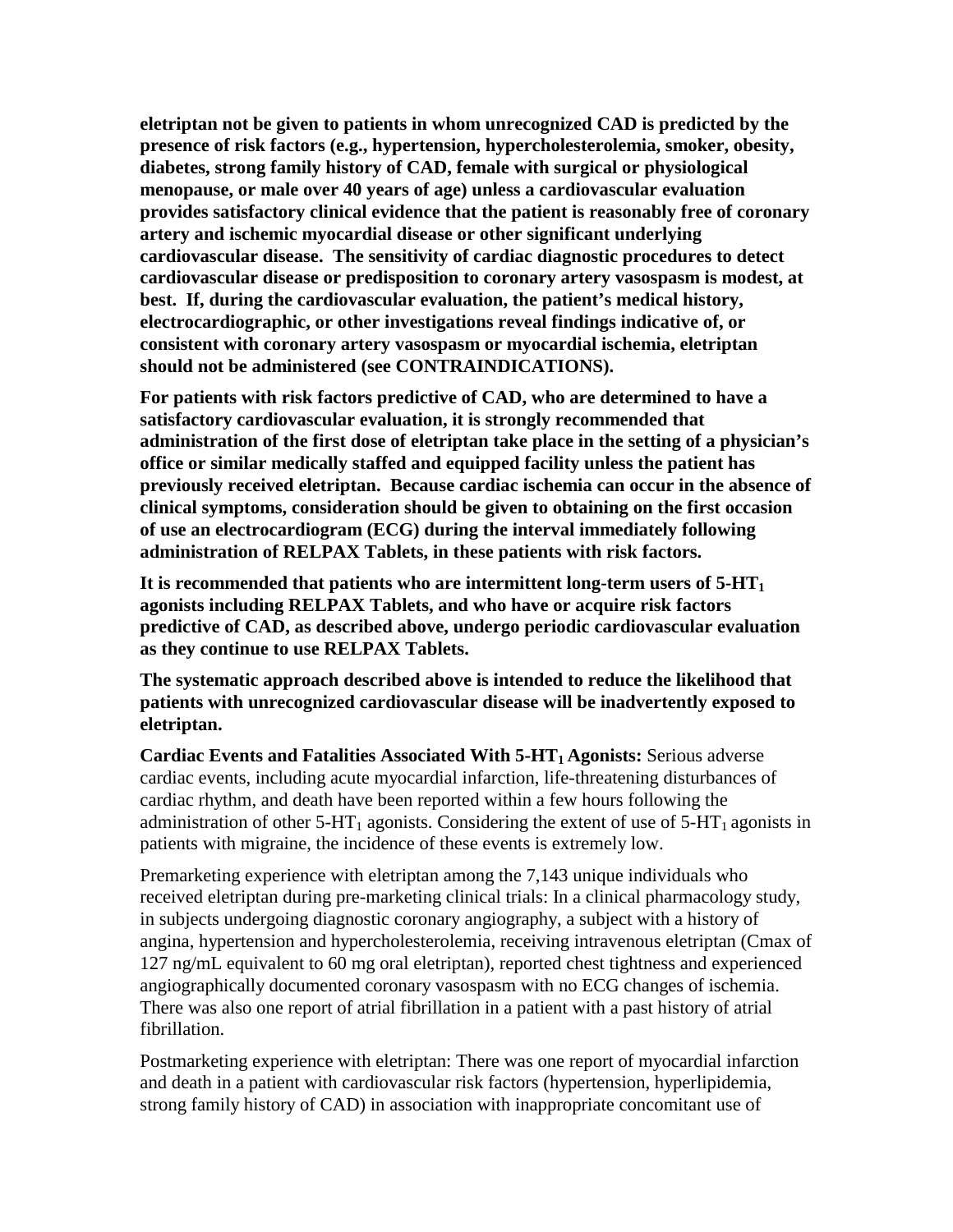eletriptan and sumatriptan. The uncontrolled nature of postmarketing surveillance, however, makes it impossible to determine definitively if the case was actually caused by eletriptan or to reliably assess causation in individual cases.

**Cerebrovascular Events and Fatalities Associated With 5-HT<sub>1</sub> Agonists: Cerebral** hemorrhage, subarachnoid hemorrhage, stroke, and other cerebrovascular events have been reported in patients treated with  $5-HT_1$  agonists, and some have resulted in fatalities. In a number of cases, it appears possible that the cerebrovascular events were primary, the agonist having been administered in the incorrect belief that the symptoms experienced were a consequence of migraine, when they were not. It should be noted that patients with migraine may be at increased risk of certain cerebrovascular events (e.g., stroke, hemorrhage, and transient ischemic attack).

**Other Vasospasm-Related Events:** 5-HT<sub>1</sub> agonists may cause vasospastic reactions other than coronary artery vasospasm. Both peripheral vascular ischemia and colonic ischemia with abdominal pain and bloody diarrhea have been reported with  $5-HT_1$ agonists.

**Increase in Blood Pressure:** Significant elevation in blood pressure, including hypertensive crisis, has been reported on rare occasion in patients receiving  $5-HT_1$ agonists with and without a history of hypertension. In clinical pharmacology studies, oral eletriptan (at doses of 60 mg or more) was shown to cause small, transient dose-related increases in blood pressure, predominantly diastolic, consistent with its mechanism of action and with other  $5-HT_{1B/1D}$  agonists. The effect was more pronounced in renally impaired and elderly subjects. A single patient with hepatic cirrhosis received eletriptan 80 mg and experienced a blood pressure of 220/96 mm Hg five hours after dosing. The treatment related event persisted for seven hours.

Eletriptan is contraindicated in patients with uncontrolled hypertension (see CONTRAINDICATIONS).

An 18% increase in mean pulmonary artery pressure was seen following dosing with another  $5-HT_1$  agonist in a study evaluating subjects undergoing cardiac catheterization.

#### **PRECAUTIONS**

**General:** As with other  $5-HT_1$  agonists, sensations of tightness, pain, pressure and heaviness have been reported after treatment with eletriptan in the precordium, throat, and jaw. Events that are localized to the chest, throat, neck and jaw have not been associated with arrhythmias or ischemic ECG changes in clinical trials; in a clinical pharmacology study of subjects undergoing diagnostic coronary angiography, one subject with a history of angina, hypertension and hypercholesterolemia, receiving intravenous eletriptan, reported chest tightness and experienced angiographically documented coronary vasospasm with no ECG changes of ischemia. Because  $5-HT_1$  agonists may cause coronary artery vasospasm, patients who experience signs or symptoms suggestive of angina following dosing should be evaluated for the presence of CAD or a predisposition to Prinzmetal's variant angina before receiving additional doses of medication, and should be monitored electrocardiographically if dosing is resumed and similar symptoms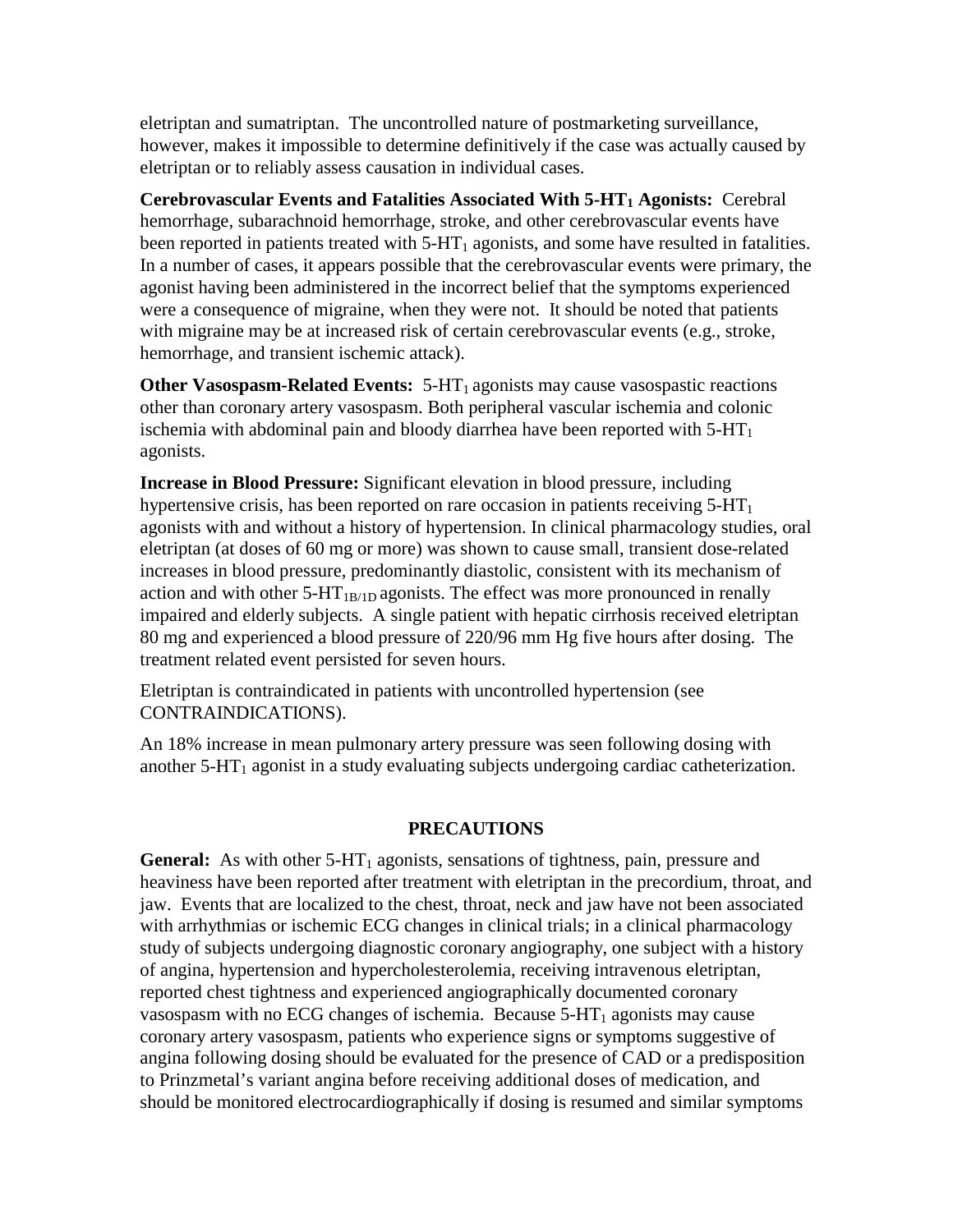recur. Similarly, patients who experience other symptoms or signs suggestive of decreased arterial flow, such as ischemic bowel syndrome or Raynaud's syndrome following the use of any  $5-HT_1$  agonist are candidates for further evaluation (see CONTRAINDICATIONS and WARNINGS).

**Hepatically Impaired Patients:** The effects of severe hepatic impairment on eletriptan metabolism was not evaluated. Subjects with mild or moderate hepatic impairment demonstrated an increase in both AUC (34%) and half-life. The  $C_{\text{max}}$  was increased by 18%. Eletriptan should not be used in patients with severe hepatic impairment. No dose adjustment is necessary in mild to moderate impairment (see DOSAGE AND ADMINISTRATION).

**Binding to Melanin-Containing Tissues:** In rats treated with a single intravenous (3 mg/kg) dose of radiolabeled eletriptan, elimination of radioactivity from the retina was prolonged, suggesting that eletriptan and/or its metabolites may bind to the melanin of the eye. Because there could be accumulation in melanin-rich tissues over time, this raises the possibility that eletriptan could cause toxicity in these tissues after extended use. Although no systematic monitoring of ophthalmologic function was undertaken in clinical trials, and no specific recommendations for ophthalmologic monitoring are offered, prescribers should be aware of the possibility of long-term ophthalmologic effects.

**Corneal Opacities:** Transient corneal opacities were seen in dogs receiving oral eletriptan at 5 mg/kg and above. They were observed during the first week of treatment, but were not present thereafter despite continued treatment. Exposure at the no-effect dose level of 2.5 mg/kg was approximately equal to that achieved in humans at the maximum recommended daily dose.

**Information for Patients:** See PATIENT INFORMATION at the end of this labeling for the text of the separate leaflet provided for patients.

**Laboratory Tests:** No specific laboratory tests are recommended.

#### **Drug Interactions:**

*Ergot-containing drugs:* Ergot-containing drugs have been reported to cause prolonged vasospastic reactions. Because these effects may be additive, use of ergotaminecontaining or ergot-type medications (like dihydroergotamine [DHE] or methysergide) and eletriptan within 24 hours of each other is not recommended (see CONTRAINDICATIONS).

*CYP3A4 Inhibitors:* Eletriptan is metabolized primarily by CYP3A4 (see WARNINGS regarding use with potent CYP3A4 inhibitors).

*Monoamine Oxidase Inhibitors:* Eletriptan is not a substrate for monoamine oxidase (MAO) enzymes, therefore there is no expectation of an interaction between eletriptan and MAO inhibitors.

*Propranolol:* The C<sub>max</sub> and AUC of eletriptan were increased by 10 and 33% respectively in the presence of propranolol. No interactive increases in blood pressure were observed. No dosage adjustment appears to be needed for patients taking propranolol (see CLINICAL PHARMACOLOGY).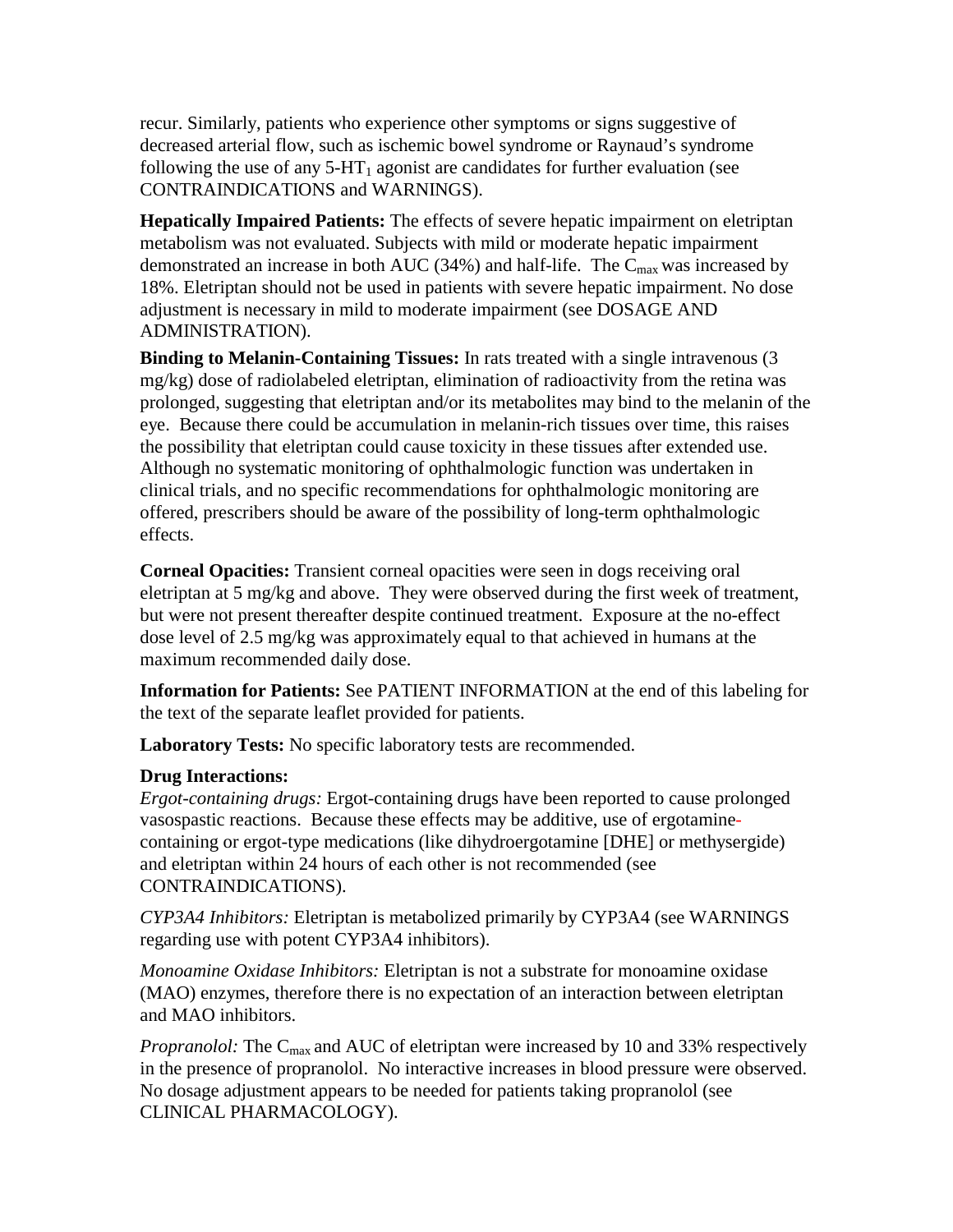*Other 5-HT<sub>1</sub> agonists:* Concomitant use of other 5-HT<sub>1</sub> agonists within 24 hours of RELPAX treatment is not recommended (see CONTRAINDICATIONS).

**Drug/Laboratory Test Interactions:** RELPAX Tablets are not known to interfere with commonly employed clinical laboratory tests.

**Carcinogenesis:** Lifetime carcinogenicity studies, 104 weeks in duration, were carried out in mice and rats by administering eletriptan in the diet. In rats, the incidence of testicular interstitial cell adenomas was increased at the high dose of 75 mg/kg/day. The estimated exposure (AUC) to parent drug at that dose was approximately 6 times that achieved in humans receiving the maximum recommended daily dose (MRDD) of 80 mg, and at the no-effect dose of 15 mg/kg/day it was approximately 2 times the human exposure at the MRDD. In mice, the incidence of hepatocellular adenomas was increased at the high dose of 400 mg/kg/day. The exposure to parent drug (AUC) at that dose was approximately 18 times that achieved in humans receiving the MRDD, and the AUC at the no-effect dose of 90 mg/kg/day was approximately 7 times the human exposure at the MRDD.

**Mutagenesis:** Eletriptan was not mutagenic in bacterial or mammalian cell assays *in vitro*, testing negative in the Ames reverse mutation test and the hypoxanthine-guanine phosphoribosyl transferase (HGPRT) mutation test in Chinese hamster ovary cells. It was not clastogenic in two *in vivo* mouse micronucleus assays. Results were equivocal in *in vitro* human lymphocyte clastogenicity tests, in which the incidence of polyploidy was increased in the absence of metabolic activation (-S9 conditions), but not in the presence of metabolic activation.

**Impairment of Fertility**: In a rat fertility and early embryonic development study, doses tested were 50, 100 and 200 mg/kg/day, resulting in systemic exposures to parent drug in rats, based on AUC, that were 4, 8 and 16 times MRDD, respectively, in males and 7, 14 and 28 times MRDD, respectively, in females. There was a prolongation of the estrous cycle at the 200 mg/kg/day dose due to an increase in duration of estrus, based on vaginal smears. There were also dose-related, statistically significant decreases in mean numbers of corpora lutea per dam at all 3 doses, resulting in decreases in mean numbers of implants and viable fetuses per dam. This suggests a partial inhibition of ovulation by eletriptan. There was no effect on fertility of males and no other effect on fertility of females.

**Pregnancy:** *Pregnancy Category C:* In reproductive toxicity studies in rats and rabbits, oral administration of eletriptan was associated with developmental toxicity (decreased fetal and pup weights and an increased incidence of fetal structural abnormalities). Effects on fetal and pup weights were observed at doses that were, on a mg/m<sup>2</sup> basis, 6 to 12 times greater than the clinical maximum recommended daily dose (MRDD) of 80 mg. The increase in structural alterations occurred in the rat and rabbit at doses that, on a  $mg/m<sup>2</sup>$  basis, were 12 times greater than (rat) and approximately equal to (rabbit) the MRDD.

When pregnant rats were administered eletriptan during the period of organogenesis at doses of 10, 30 or 100 mg/kg/day, fetal weights were decreased and the incidences of vertebral and sternebral variations were increased at 100 mg/kg/day (approximately 12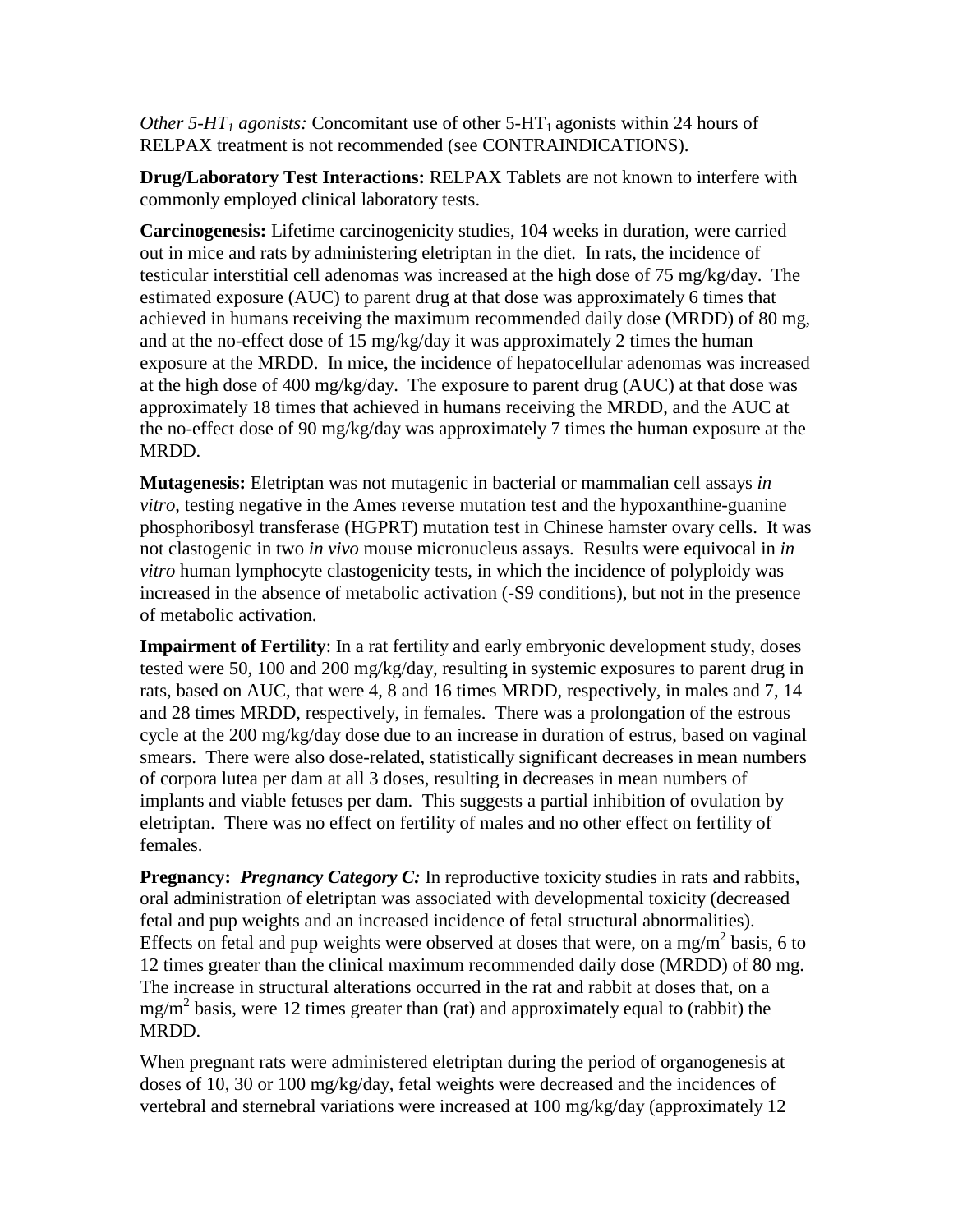times the MRDD on a mg/m<sup>2</sup> basis). The 100 mg/kg dose was also maternally toxic, as evidenced by decreased maternal body weight gain during gestation. The no-effect dose for developmental toxicity in rats exposed during organogenesis was 30 mg/kg, which is approximately 4 times the MRDD on a mg/m<sup>2</sup> basis.

When doses of 5, 10 or 50 mg/kg/day were given to New Zealand White rabbits throughout organogenesis, fetal weights were decreased at 50 mg/kg, which is approximately 12 times the MRDD on a mg/m<sup>2</sup> basis. The incidences of fused sternebrae and vena cava deviations were increased in all treated groups. Maternal toxicity was not produced at any dose. A no-effect dose for developmental toxicity in rabbits exposed during organogenesis was not established, and the 5 mg/kg dose is approximately equal to the MRDD on a mg/m<sup>2</sup> basis.

There are no adequate and well-controlled studies in pregnant women; therefore, eletriptan should be used during pregnancy only if the potential benefit justifies the potential risk to the fetus.

**Nursing Mothers:** Eletriptan is excreted in human breast milk. In one study of 8 women given a single dose of 80 mg, the mean total amount of eletriptan in breast milk over 24 hours in this group was approximately 0.02% of the administered dose. The ratio of eletriptan mean concentration in breast milk to plasma was 1:4, but there was great variability. The resulting eletriptan concentration-time profile was similar to that seen in the plasma over 24 hours, with very low concentrations of drug (mean 1.7 ng/mL) still present in the milk 18-24 hours post dose. The N-desmethyl active metabolite was not measured in the breast milk. Caution should be exercised when RELPAX is administered to nursing women.

**Pediatric Use:** Safety and effectiveness of RELPAX Tablets in pediatric patients have not been established; therefore, RELPAX is not recommended for use in patients under 18 years of age.

The efficacy of RELPAX Tablets (40 mg) in patients 11-17 was not established in a randomized, placebo-controlled trial of 274 adolescent migraineurs (see CLINICAL STUDIES). Adverse events observed were similar in nature to those reported in clinical trials in adults. Postmarketing experience with other triptans includes a limited number of reports that describe pediatric patients who have experienced clinically serious adverse events that are similar in nature to those reported rarely in adults. Long-term safety of eletriptan was studied in 76 adolescent patients who received treatment for up to one year. A similar profile of adverse events to that of adults was observed. The long-term safety of eletriptan in pediatric patients has not been established.

**Geriatric Use:** Eletriptan has been given to only 50 patients over the age of 65. Blood pressure was increased to a greater extent in elderly subjects than in young subjects. The pharmacokinetic disposition of eletriptan in the elderly is similar to that seen in younger adults (see CLINICAL PHARMACOLOGY). In clinical trials, there were no apparent differences in efficacy or the incidence of adverse events between patients under 65 years of age and those 65 and above (n=50).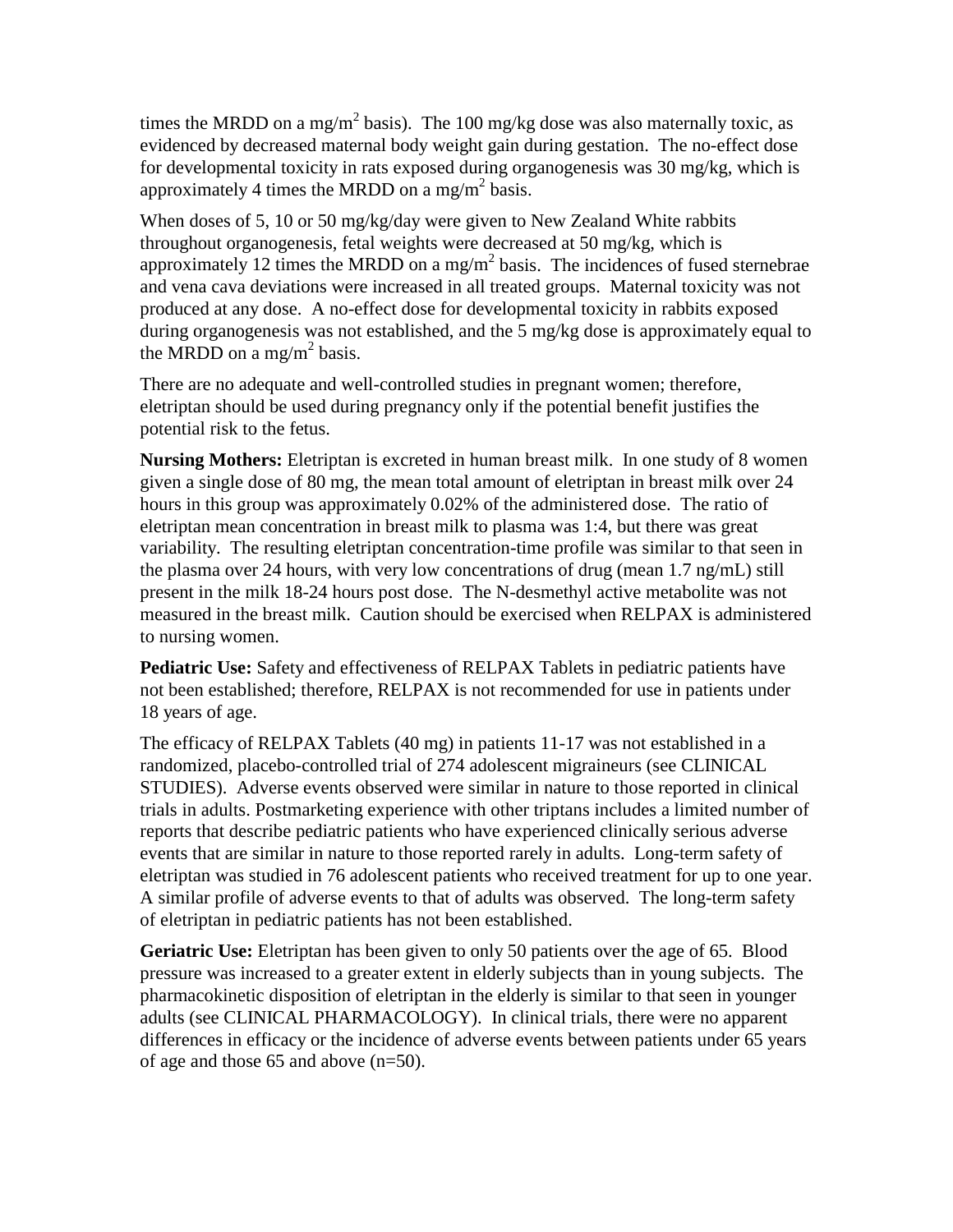There is a statistically significantly increased half-life (from about 4.4 hours to 5.7 hours) between elderly (65 to 93 years of age) and younger adult subjects (18 to 45 years of age) (see CLINICAL PHARMACOLOGY).

#### **ADVERSE REACTIONS**

**Serious cardiac events, including some that have been fatal, have occurred following**  the use of 5-HT<sub>1</sub> agonists. These events are extremely rare and most have been **reported in patients with risk factors predictive of CAD. Events reported have included coronary artery vasospasm, transient myocardial ischemia, myocardial infarction, ventricular tachycardia, and ventricular fibrillation (see CONTRAINDICATIONS, WARNINGS and PRECAUTIONS).** 

#### **Incidence in Controlled Clinical Trials:**

Among 4,597 patients who treated the first migraine headache with RELPAX in shortterm placebo-controlled trials, the most common adverse events reported with treatment with RELPAX were asthenia, nausea, dizziness, and somnolence. These events appear to be dose related.

In long-term open-label studies where patients were allowed to treat multiple migraine attacks for up to 1 year, 128 (8.3%) out of 1,544 patients discontinued treatment due to adverse events.

Table 2 lists adverse events that occurred in the subset of 5,125 migraineurs who received eletriptan doses of 20 mg, 40 mg and 80 mg or placebo in worldwide placebo-controlled clinical trials. The events cited reflect experience gained under closely monitored conditions of clinical trials in a highly selected patient population. In actual clinical practice or in other clinical trials, those frequency estimates may not apply, as the conditions of use, reporting behavior, and the kinds of patients treated may differ.

Only adverse events that were more frequent in a RELPAX treatment group compared to the placebo group with an incidence greater than or equal to 2% are included in Table 2.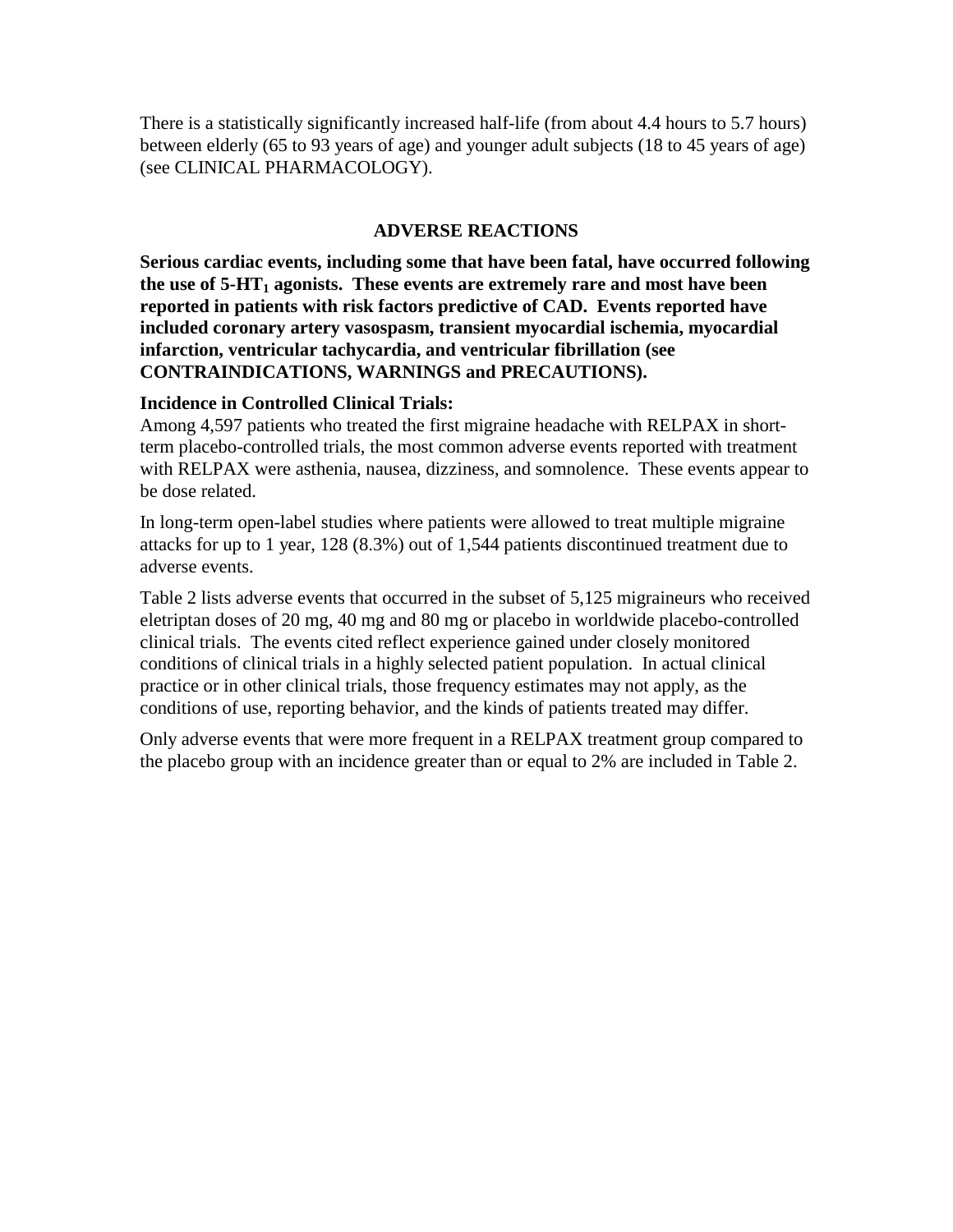#### **Table 2: Adverse Experience Incidence in Placebo-Controlled Migraine Clinical Trials: Events Reported by**  $\geq$  **2% Patients Treated with RELPAX and More Than Placebo**

|                           |                | <b>RELPAX</b> | <b>RELPAX</b> | <b>RELPAX</b> |
|---------------------------|----------------|---------------|---------------|---------------|
|                           | <b>Placebo</b> | $20$ mg       | 40 mg         | <b>80 mg</b>  |
| <b>Adverse Event Type</b> | $(n=988)$      | $(n=431)$     | $(n=1774)$    | $(n=1932)$    |
| <b>ATYPICAL</b>           |                |               |               |               |
| <b>SENSATIONS</b>         |                |               |               |               |
| Paresthesia               | 2%             | 3%            | 3%            | 4%            |
| Flushing/feeling of       | 2%             | 2%            | 2%            | 2%            |
| warmth                    |                |               |               |               |
| <b>PAIN AND PRESSURE</b>  |                |               |               |               |
| <b>SENSATIONS</b>         |                |               |               |               |
| Check –                   | 1%             | 1%            | 2%            | 4%            |
| tightness/pain/pressure   |                |               |               |               |
| Abdominal-                | 1%             | 1%            | 2%            | 2%            |
| pain/discomfort/          |                |               |               |               |
| stomach pain/             |                |               |               |               |
| cramps/pressure           |                |               |               |               |
| <b>DIGESTIVE</b>          |                |               |               |               |
| Dry mouth                 | 2%             | 2%            | 3%            | 4%            |
| Dyspepsia                 | 1%             | 1%            | 2%            | 2%            |
| Dysphagia-                | 0.2%           | 1%            | 2%            | 2%            |
| throat tightness/         |                |               |               |               |
| difficulty swallowing     |                |               |               |               |
| Nausea                    | 5%             | 4%            | 5%            | 8%            |
| <b>NEUROLOGICAL</b>       |                |               |               |               |
| <b>Dizziness</b>          | 3%             | 3%            | 6%            | 7%            |
| Somnolence                | 4%             | 3%            | 6%            | 7%            |
| Headache                  | 3%             | 4%            | 3%            | 4%            |
| <b>OTHER</b>              |                |               |               |               |
| Asthenia                  | 3%             | 4%            | 5%            | 10%           |

RELPAX is generally well-tolerated. Across all doses, most adverse reactions were mild and transient. The frequency of adverse events in clinical trials did not increase when up to 2 doses of RELPAX were taken within 24 hours. The incidence of adverse events in controlled clinical trials was not affected by gender, age, or race of the patients. Adverse event frequencies were also unchanged by concomitant use of drugs commonly taken for migraine prophylaxis (e.g., SSRIs, beta blockers, calcium channel blockers, tricyclic antidepressants), estrogen replacement therapy and oral contraceptives.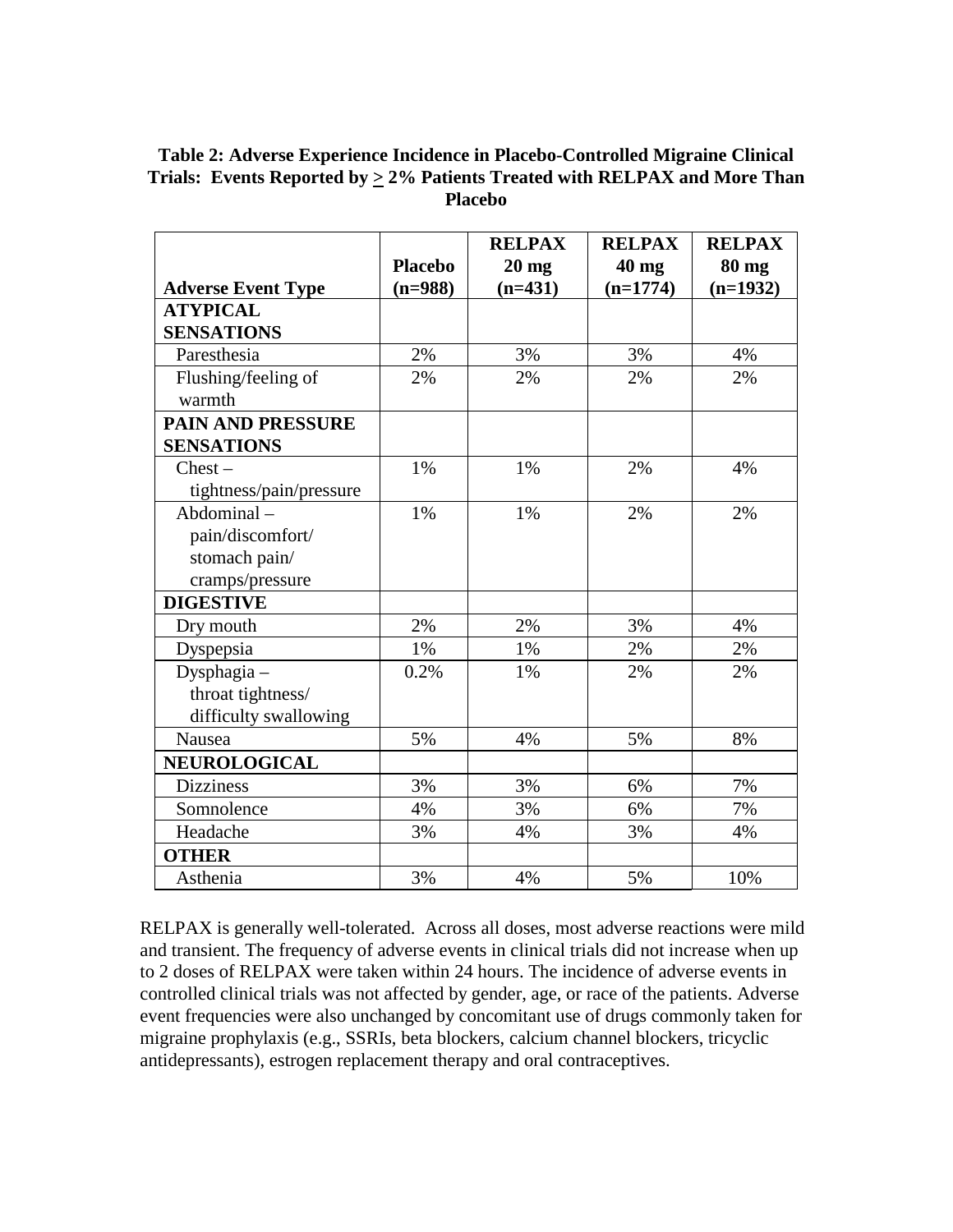## **Other Events Observed in Association With the Administration of RELPAX Tablets:**

In the paragraphs that follow, the frequencies of less commonly reported adverse clinical events are presented. Because the reports include events observed in open studies, the role of RELPAX Tablets in their causation cannot be reliably determined. Furthermore, variability associated with adverse event reporting, the terminology used to describe adverse events, etc., limit the value of the quantitative frequency estimates provided. Event frequencies are calculated as the number of patients reporting an event divided by the total number of patients  $(N=4,719)$  exposed to RELPAX. All reported events are included except those already listed in Table 2, those too general to be informative, and those not reasonably associated with the use of the drug. Events are further classified within body system categories and enumerated in order of decreasing frequency using the following definitions: frequent adverse events are those occurring in at least 1/100 patients, infrequent adverse events are those occurring in 1/100 to 1/1000 patients and rare adverse events are those occurring in fewer than 1/1000 patients.

*General:* Frequent were back pain, chills and pain. Infrequent were face edema and malaise. Rare were abdomen enlarged, abscess, accidental injury, allergic reaction, fever, flu syndrome, halitosis, hernia, hypothermia, lab test abnormal, moniliasis, rheumatoid arthritis and shock.

*Cardiovascular:* Frequent was palpitation. Infrequent were hypertension, migraine, peripheral vascular disorder and tachycardia. Rare were angina pectoris, arrhythmia, atrial fibrillation, AV block, bradycardia, hypotension, syncope, thrombophlebitis, cerebrovascular disorder, vasospasm and ventricular arrhythmia.

*Digestive:* Infrequent were anorexia, constipation, diarrhea, eructation, esophagitis, flatulence, gastritis, gastrointestinal disorder, glossitis, increased salivation and liver function tests abnormal. Rare were gingivitis, hematemesis, increased appetite, rectal disorder, stomatitis, tongue disorder, tongue edema and tooth disorder.

*Endocrine:* Rare were goiter, thyroid adenoma and thyroiditis.

*Hemic and Lymphatic:* Rare were anemia, cyanosis, leukopenia, lymphadenopathy, monocytosis and purpura.

*Metabolic:* Infrequent were creatine phosphokinase increased, edema, peripheral edema and thirst. Rare were alkaline phosphatase increased, bilirubinemia, hyperglycemia, weight gain and weight loss.

*Musculoskeletal:* Infrequent were arthralgia, arthritis, arthrosis, bone pain, myalgia and myasthenia. Rare were bone neoplasm, joint disorder, myopathy and tenosynovitis.

*Neurological:* Frequent were hypertonia, hypesthesia and vertigo. Infrequent were abnormal dreams, agitation, anxiety, apathy, ataxia, confusion, depersonalization, depression, emotional lability, euphoria, hyperesthesia, hyperkinesia, incoordination, insomnia, nervousness, speech disorder, stupor, thinking abnormal and tremor. Rare were abnormal gait, amnesia, aphasia, catatonic reaction, dementia, diplopia, dystonia, hallucinations, hemiplegia, hyperalgesia, hypokinesia, hysteria, manic reaction,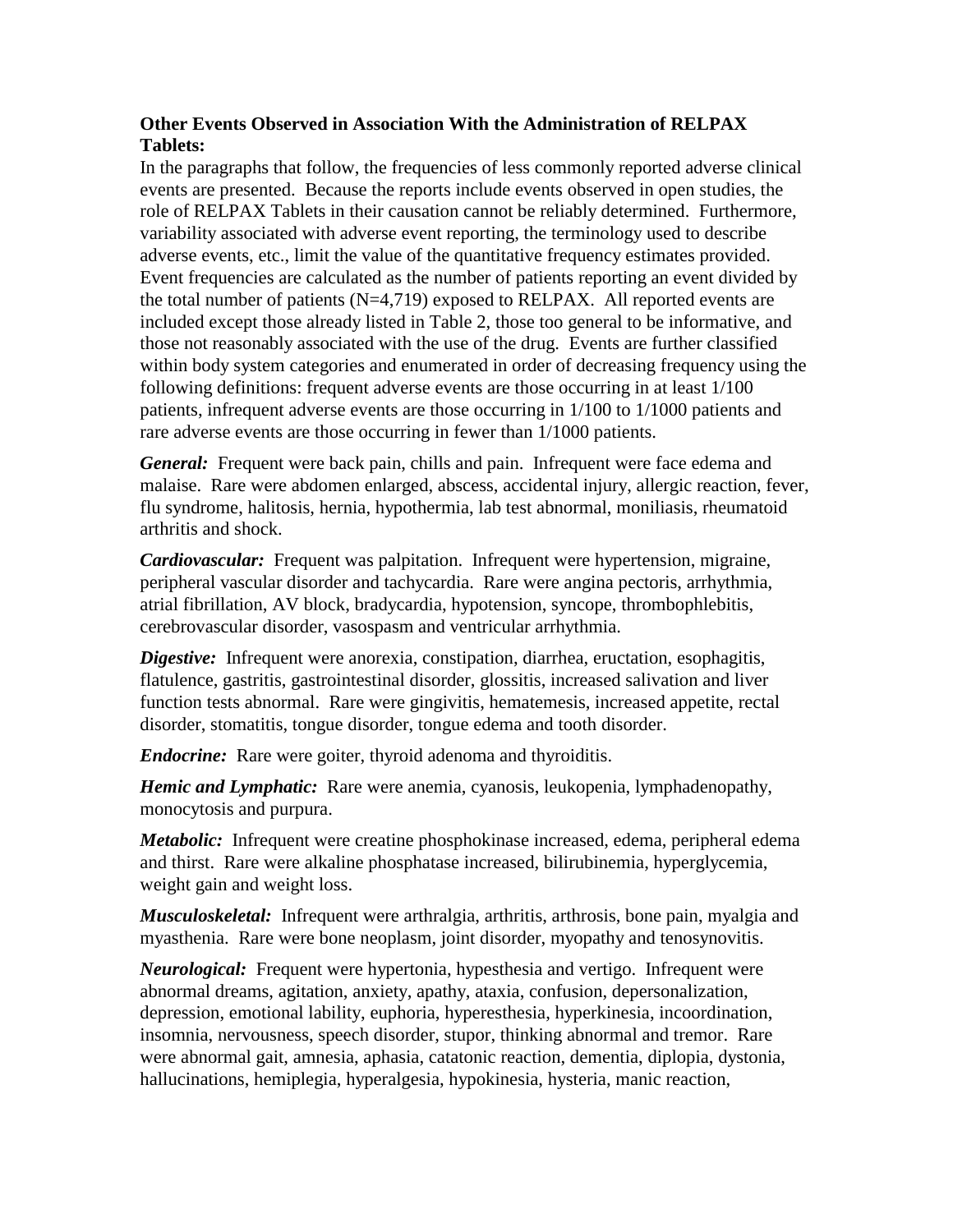neuropathy, neurosis, oculogyric crisis, paralysis, psychotic depression, sleep disorder and twitching.

*Respiratory:* Frequent was pharyngitis. Infrequent were asthma, dyspnea, respiratory disorder, respiratory tract infection, rhinitis, voice alteration and yawn. Rare were bronchitis, choking sensation, cough increased, epistaxis, hiccup, hyperventilation, laryngitis, sinusitis and sputum increased.

*Skin and Appendages:* Frequent was sweating. Infrequent were pruritus, rash and skin disorder. Rare were alopecia, dry skin, eczema, exfoliative dermatitis, maculopapular rash, psoriasis, skin discoloration, skin hypertrophy and urticaria.

*Special Senses:* Infrequent was abnormal vision, conjunctivitis, ear pain, eye pain, lacrimation disorder, photophobia, taste perversion and tinnitus. Rare were abnormality of accommodation, dry eyes, ear disorder, eye hemorrhage, otitis media, parosmia and ptosis.

*Urogenital:* Infrequent were impotence, polyuria, urinary frequency and urinary tract disorder. Rare were breast pain, kidney pain, leukorrhea, menorrhagia, menstrual disorder and vaginitis.

#### **DRUG ABUSE AND DEPENDENCE**

Although the abuse potential of RELPAX has not been assessed, no abuse of, tolerance to, withdrawal from, or drug-seeking behavior was observed in patients who received RELPAX in clinical trials or their extensions. The 5-HT<sub>1B/1D</sub> agonists, as a class, have not been associated with drug abuse.

#### **OVERDOSAGE**

No significant overdoses in premarketing clinical trials have been reported. Volunteers (N=21) have received single doses of 120 mg without significant adverse effects. Daily doses of 160 mg were commonly employed in Phase III trials. Based on the pharmacology of the  $5-HT_{1B/1D}$  agonists, hypertension or other more serious cardiovascular symptoms could occur on overdose.

The elimination half-life of eletriptan is about 4 hours (see CLINICAL PHARMACOLOGY) and therefore monitoring of patients after overdose with eletriptan should continue for at least 20 hours, or longer should symptoms or signs persist.

There is no specific antidote to eletriptan. In cases of severe intoxication, intensive care procedures are recommended, including establishing and maintaining a patent airway, ensuring adequate oxygenation and ventilation, and monitoring and support of the cardiovascular system.

It is unknown what effect hemodialysis or peritoneal dialysis has on the serum concentration of eletriptan.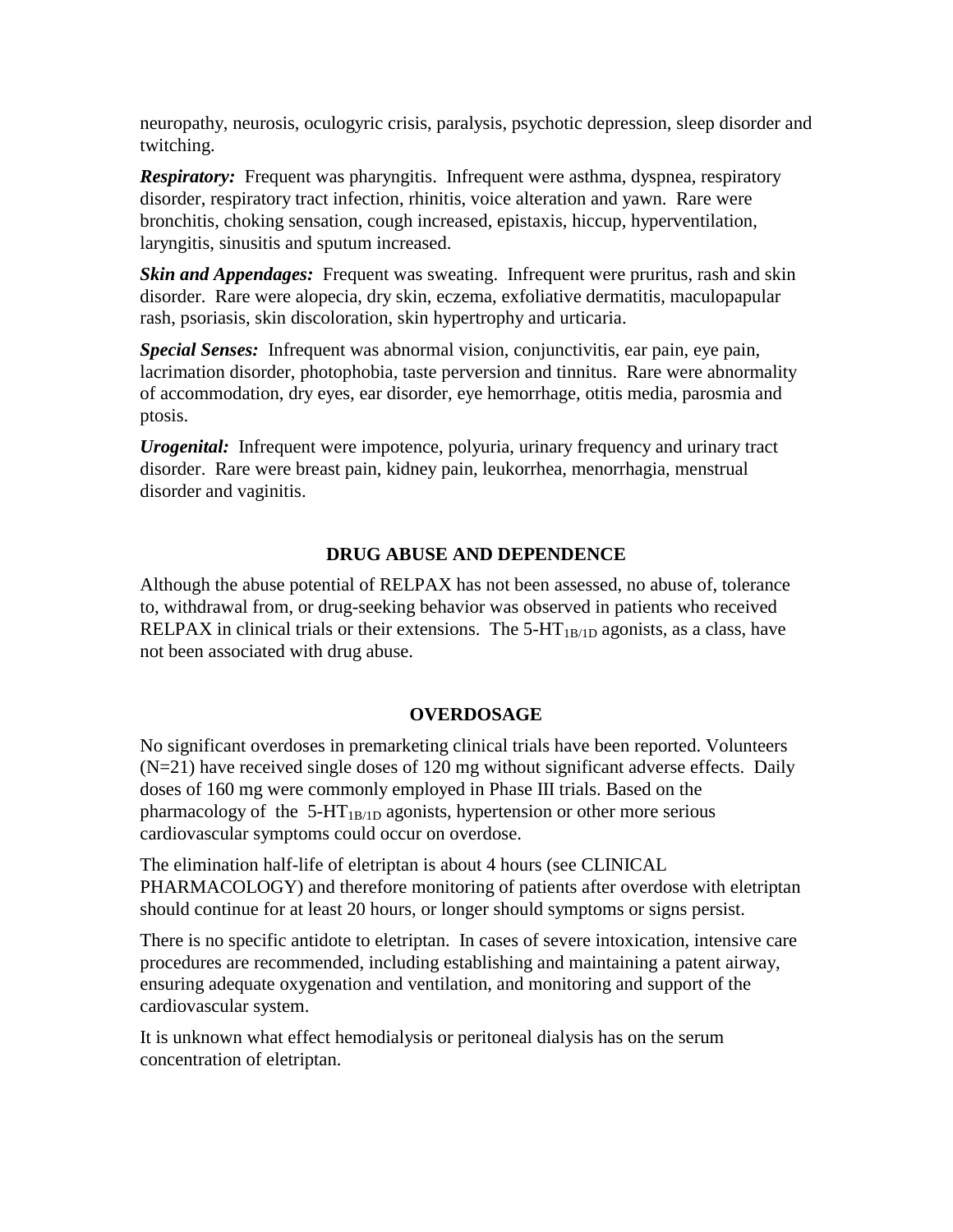#### **DOSAGE AND ADMINISTRATION**

In controlled clinical trials, single doses of 20 mg and 40 mg were effective for the acute treatment of migraine in adults. A greater proportion of patients had a response following a 40 mg dose than following a 20 mg dose (see CLINICAL STUDIES). Individuals may vary in response to doses of RELPAX Tablets. The choice of dose should therefore be made on an individual basis. An 80 mg dose, although also effective, was associated with an increased incidence of adverse events. Therefore, the maximum recommended single dose is 40 mg.

If after the initial dose, headache improves but then returns, a repeat dose may be beneficial. If a second dose is required, it should be taken at least 2 hours after the initial dose. If the initial dose is ineffective, controlled clinical trials have not shown a benefit of a second dose to treat the same attack. The maximum daily dose should not exceed 80 mg.

The safety of treating an average of more than 3 headaches in a 30-day period has not been established.

**CYP3A4 Inhibitors:** Eletriptan is metabolized by the CYP3A4 enzyme. Eletriptan should not be used within at least 72 hours of treatment with the following potent CYP3A4 inhibitors: ketoconazole, itraconazole, nefazodone, troleandomycin, clarithromycin, ritonavir and nelfinavir. Eletriptan should not be used within 72 hours with drugs that have demonstrated potent CYP3A4 inhibition and have this potent effect described in the CONTRAINDICATIONS, WARNINGS or PRECAUTIONS sections of their labeling (see WARNINGS and CLINICAL PHARMACOLOGY: Drug Interactions).

**Hepatic Impairment:** The drug should not be given to patients with severe hepatic impairment since the effect of severe hepatic impairment on eletriptan metabolism was not evaluated. No dose adjustment is necessary in mild to moderate impairment (see CLINICAL PHARMACOLOGY, CONTRAINDICATIONS and PRECAUTIONS).

#### **HOW SUPPLIED**

RELPAX<sup>®</sup> Tablets of 20 mg and 40 mg eletriptan (base) as the hydrobromide. RELPAX Tablets are orange, round, convex shaped, film-coated tablets with appropriate debossing.

20 mg Tablets are identified with "REP20" on one side and "Pfizer" on the reverse. They are supplied in displays containing 2 folded blister cards with 6 tablets on each card (NDC 0049-2330-34).

40 mg Tablets are identified with "REP40" on one side and "Pfizer" on the reverse. They are supplied in displays containing 2 folded blister cards with 6 tablets on each card (NDC 0049-2340-34).

Store at 25°C (77°F); excursions permitted to 15-30°C (59-86°F) [see USP Controlled Room Temperature].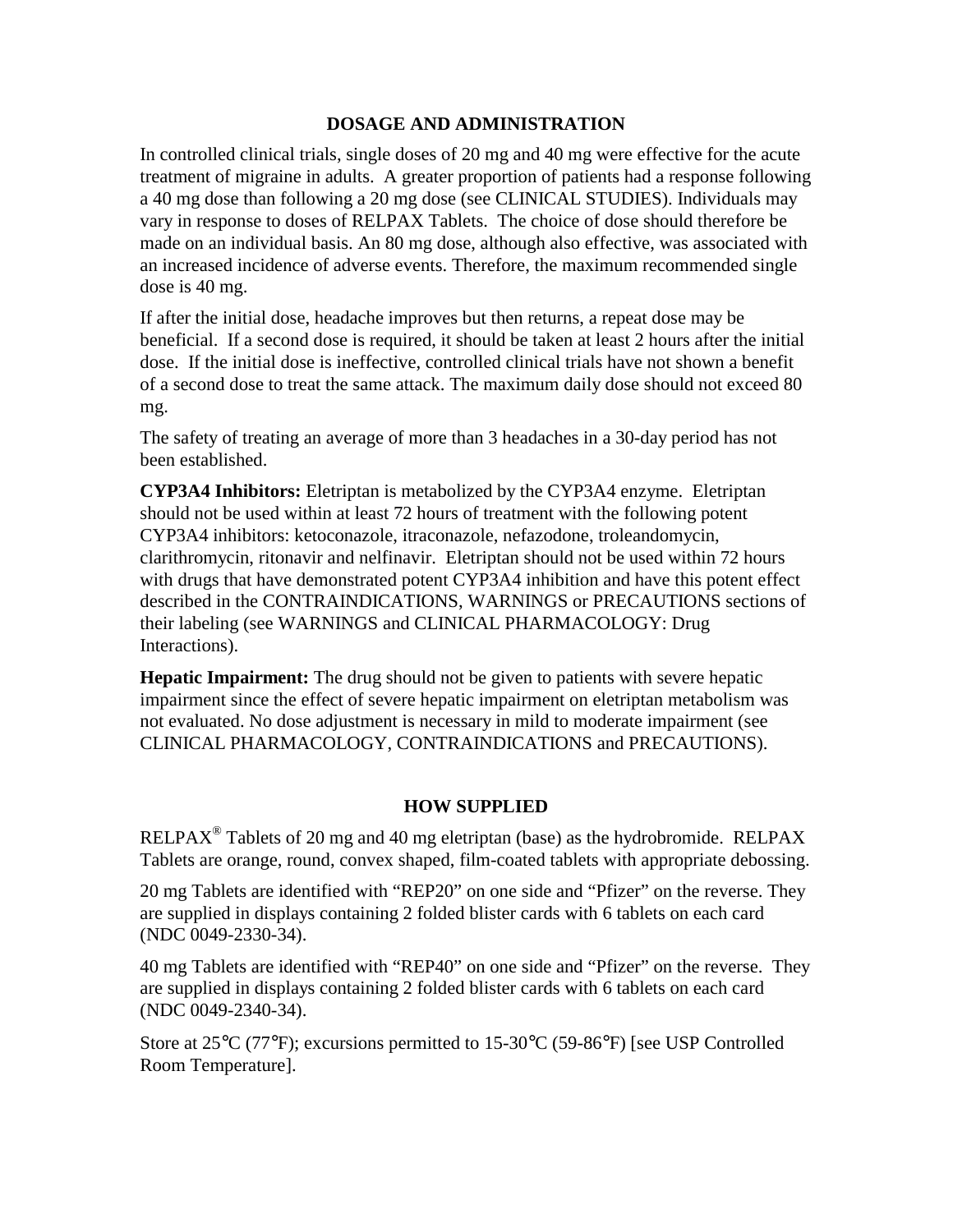#### **PATIENT SUMMARY OF INFORMATION RELPAX® (eletriptan hydrobromide)**

Please read this information before you start taking RELPAX and each time you renew your prescription. Remember, this summary does not take the place of discussions with your doctor. You and your doctor should discuss RELPAX when you start taking your medication and at regular checkups.

#### **What is RELPAX?**

RELPAX is a prescription medicine used to treat migraine headaches in adults. RELPAX is not for other types of headaches.

#### **What is a Migraine Headache?**

Migraine is an intense, throbbing headache. You may have pain on one or both sides of your head. You may have nausea and vomiting, and be sensitive to light and noise. The pain and symptoms of a migraine headache can be worse than a common headache. Some women get migraines around the time of their menstrual period. Some people have visual symptoms before the headache, such as flashing lights or wavy lines, called an aura.

#### **How Does RELPAX Work?**

Treatment with RELPAX reduces swelling of blood vessels surrounding the brain. This swelling is associated with the headache pain of a migraine attack. RELPAX blocks the release of substances from nerve endings that cause more pain and other symptoms like nausea, and sensitivity to light and sound.

It is thought that these actions contribute to relief of your symptoms by RELPAX.

#### **Who should not take RELPAX?**

#### **Do not take RELPAX if you:**

- have uncontrolled high blood pressure.
- have heart disease or a history of heart disease.
- have hemiplegic or basilar migraine (if you are not sure about this, ask your doctor).
- have or had a stroke or problems with your blood circulation.
- have serious liver problems.
- have taken any of the following medicines in the last 24 hours: other "triptans" like almotriptan (Axert®), frovatriptan (Frova™), naratriptan (Amerge®), rizatriptan (Maxalt®), sumatriptan (Imitrex®), zolmitriptan (Zomig®); ergotamines like Bellegral-S®, Cafergot®, Ergomar®, Wigraine®; dihydroergotamine like D.H.E. 45<sup>®</sup> or Migranal®; or methysergide (Sansert®). These medicines have side effects similar to RELPAX.\*
- have taken the following medicines within at least 72 hours: ketoconazole (Nizoral®), itraconazole (Sporonox®), nefazodone (Serzone®), troleandomycin (TAO®), clarithromycin (Biaxin®), ritonavir (Norvir®), and nelfinavir (Viracept®). These medicines may cause an increase in the amount of RELPAX in the blood.\*
- are allergic to RELPAX or any of its ingredients. The active ingredient is eletriptan. The inactive ingredients are listed at the end of this leaflet.

Tell your doctor about all the medicines you take or plan to take, including prescription and nonprescription medicines, supplements, and herbal remedies. Your doctor will decide if you can take RELPAX with your other medicines.

Tell your doctor if you know that you have any of the following:risk factors for heart disease like high cholesterol, diabetes, smoking, obesity, menopause, or a family history of heart disease or stroke.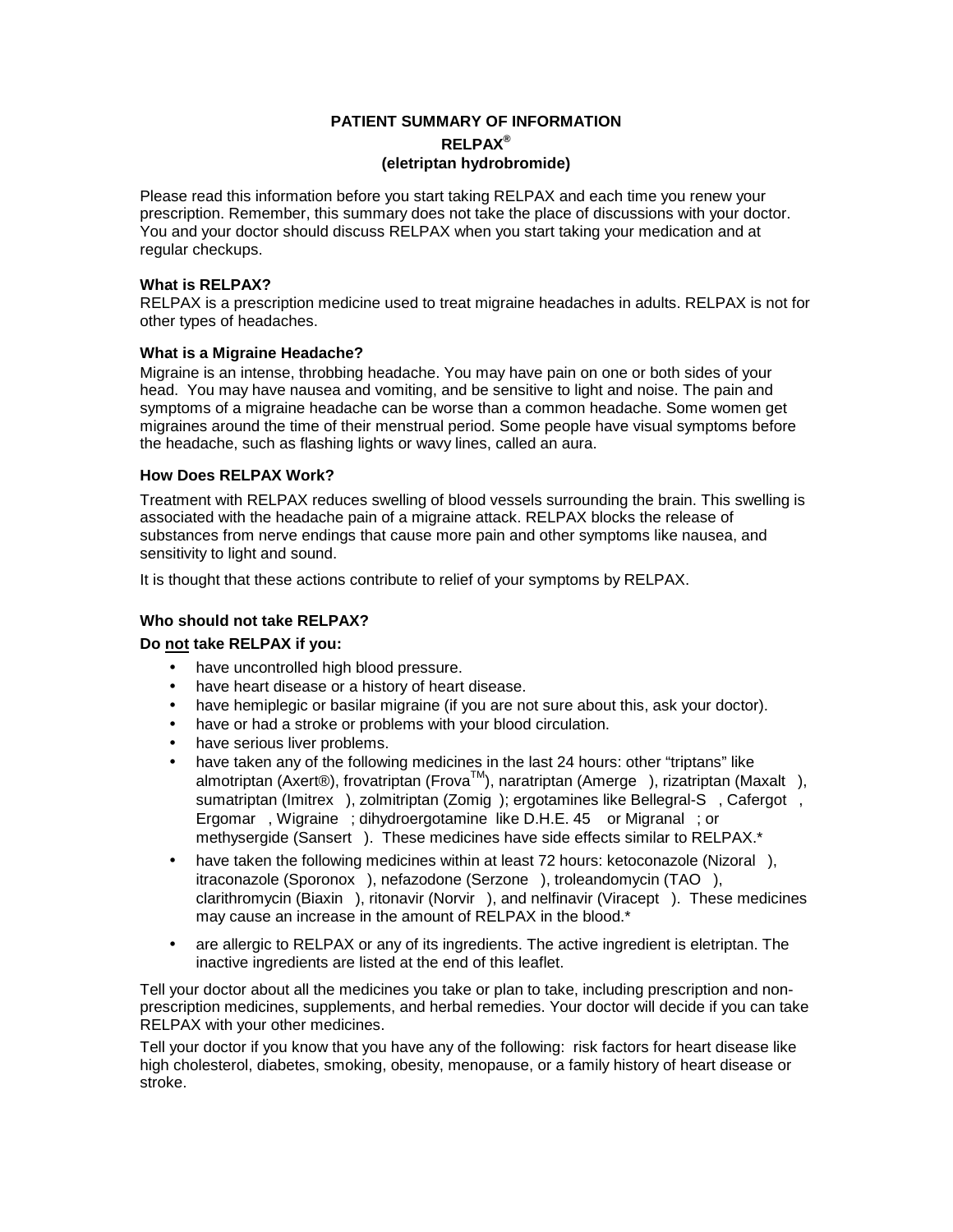#### **How should I take RELPAX?**

RELPAX comes in 20 mg and 40 mg tablets. When you have a migraine headache, take your medicine as directed by your doctor.

- Take one RELPAX tablet as soon as you feel a migraine coming on.
- If your headache improves and then comes back after 2 hours, you can take a second tablet.
- If the first tablet did not help your headache at all, do not take a second tablet without talking with your doctor.
- Do not take more than two RELPAX tablets in any 24-hour period.

#### **What are the possible side effects of RELPAX?**

RELPAX is generally well tolerated. As with any medicine, people taking RELPAX may have side effects. The side effects are usually mild and do not last long.

The most common side effects of RELPAX are:

- dizziness
- nausea
- weakness
- tiredness
- pain or pressure sensation (e.g., in the chest or throat)

In very rare cases, patients taking triptans may experience serious side effects, including heart attacks. **Call your doctor right away** if you have:

- severe chest pains
- shortness of breath

This is not a complete list of side effects. Talk to your doctor if you develop any symptoms that concern you.

#### **What to do in case of an overdose?**

Call your doctor or poison control center or go to the ER.

#### **General advice about RELPAX**

Medicines are sometimes prescribed for conditions that are not mentioned in patient information leaflets. Do not use RELPAX for a condition for which it was not prescribed. Do not give RELPAX to other people, even if they have the same symptoms you have.

This leaflet summarizes the most important information about RELPAX. If you would like more information about RELPAX, talk with your doctor. You can ask your doctor or pharmacist for information on RELPAX that is written for health professionals. You can also call 1-866-4RELPAX (1-866-473-5729) or visit our web site at **www.RELPAX.com.** 

#### **What are the ingredients in RELPAX?**

Active ingredient: eletriptan hydrobromide

Inactive ingredients: microcrystalline cellulose, lactose, croscarmellose sodium, magnesium stearate, titanium oxide, hydroxypropyl methylcellulose, triacetin, and FD&C Yellow No. 6 aluminum lake.